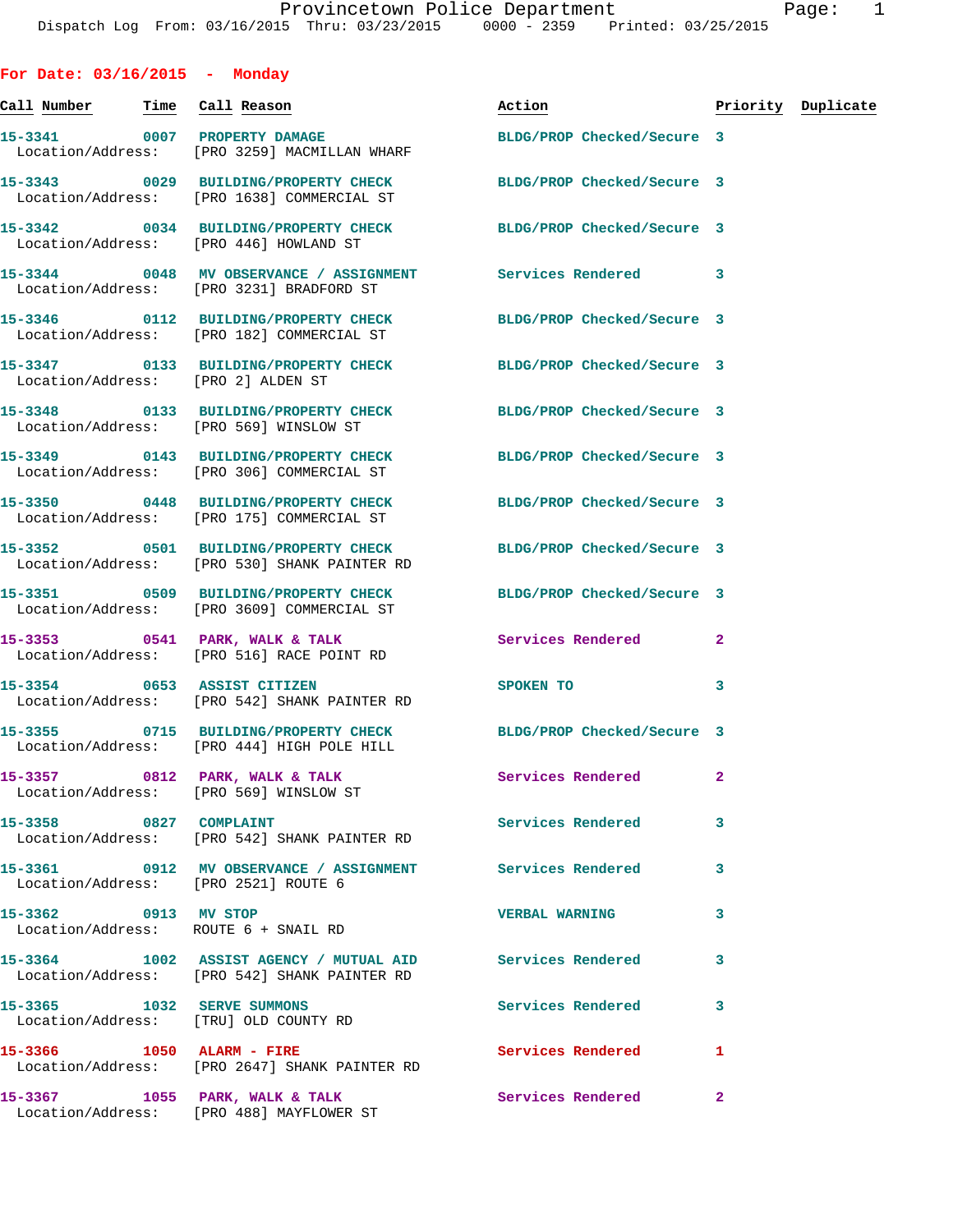|                                      | Provincetown Police Department Page: 2<br>Dispatch Log From: 03/16/2015 Thru: 03/23/2015 0000 - 2359 Printed: 03/25/2015 |                            |                |    |  |
|--------------------------------------|--------------------------------------------------------------------------------------------------------------------------|----------------------------|----------------|----|--|
|                                      | 15-3368 1058 MEDICAL EMERGENCY<br>Location/Address: [PRO 3222] ALDEN ST                                                  | Transported to Hospital 1  |                |    |  |
|                                      | 15-3369 1108 BUILDING/PROPERTY CHECK BLDG/PROP Checked/Secure 3<br>Location/Address: [PRO 2483] COMMERCIAL ST            |                            |                |    |  |
|                                      | 15-3372 1234 DOG VS DOG<br>Location/Address: [PRO 3287] ROUTE 6                                                          | Services Rendered 2        |                | 1  |  |
|                                      | 15-3373 1252 SERVE SUMMONS<br>Location/Address: [PRO 1626] COMMERCIAL ST                                                 | Services Rendered 3        |                |    |  |
|                                      | 15-3374 1253 MEDICAL EMERGENCY<br>Location/Address: [PRO 2124] COMMERCIAL ST                                             | PATIENT REFUSAL 1          |                |    |  |
|                                      | 15-3375 1305 BUILDING/PROPERTY CHECK BLDG/PROP Checked/Secure 3<br>Location/Address: [PRO 2483] COMMERCIAL ST            |                            |                |    |  |
|                                      | 15-3376 1316 WIRES DOWN<br>Location/Address: [PRO 121] COMMERCIAL ST                                                     | Services Rendered 2        |                |    |  |
|                                      | 15-3377 1322 PARK, WALK & TALK 1999 Services Rendered<br>Location/Address: [PRO 488] MAYFLOWER ST                        |                            | $\overline{2}$ |    |  |
|                                      | 15-3378 1323 FOUND KEYS<br>Location/Address: [PRO 2481] TREMONT ST                                                       | Services Rendered 3        |                |    |  |
| Location/Address: [PRO 2521] ROUTE 6 | 15-3379 1327 MV OBSERVANCE / ASSIGNMENT Services Rendered                                                                |                            | $\mathbf{3}$   |    |  |
| 15-3380 1344 MV STOP                 | Location/Address: ROUTE 6 + SNAIL RD                                                                                     | <b>VERBAL WARNING</b>      | $\mathbf{3}$   |    |  |
|                                      | 15-3381 1515 ANIMAL CALL<br>Location/Address: [PRO 269] COMMERCIAL ST                                                    | Services Rendered          | $\mathbf{2}$   |    |  |
|                                      | 15-3382 1526 PARK, WALK & TALK 1999 No Action Required 2<br>Location/Address: COMMERCIAL ST + JOHNSON ST                 |                            |                |    |  |
| Location/Address: ROUTE 6            | 15-3383 1545 MV OBSERVANCE / ASSIGNMENT No Action Required 3                                                             |                            |                |    |  |
|                                      | 15-3384 1607 PARK, WALK & TALK<br>Location/Address: [PRO 106] COMMERCIAL ST                                              | No Action Required 2       |                |    |  |
|                                      | 15-3385 1657 BUILDING/PROPERTY CHECK BLDG/PROP Checked/Secure 3<br>Location/Address: [PRO 519] RACE POINT RD             |                            |                |    |  |
| Location/Address: [PRO 571] ALDEN ST | 15-3386 1727 BUILDING/PROPERTY CHECK BLDG/PROP Checked/Secure 3                                                          |                            |                |    |  |
|                                      | 15-3387 2006 MV DISABLED<br>Location/Address: RACE POINT RD + PROVINCELANDS RD                                           | Services Rendered          | $\mathbf{2}$   |    |  |
|                                      | 15-3388 2031 BUILDING/PROPERTY CHECK BLDG/PROP Checked/Secure 3<br>Location/Address: [PRO 519] RACE POINT RD             |                            |                |    |  |
|                                      | 15-3389 2036 BUILDING/PROPERTY CHECK<br>Location/Address: [PRO 1638] COMMERCIAL ST                                       | BLDG/PROP Checked/Secure 3 |                |    |  |
| Location/Address: SHANK PAINTER RD   | 15-3390 2046 MV OBSERVANCE / ASSIGNMENT No Action Required 3                                                             |                            |                |    |  |
|                                      | 15-3391 2211 ASSIST CITIZEN<br>Location/Address: [PRO 1482] MECHANIC ST                                                  | Services Rendered          | 3              |    |  |
| 15-3392 2320 LOBBY TRAFFIC           | Location/Address: [PRO 542] SHANK PAINTER RD                                                                             | Services Rendered 3        |                | 28 |  |
|                                      |                                                                                                                          |                            |                |    |  |

**15-3394 2333 PARK, WALK & TALK Services Rendered 2**  Location/Address: [PRO 105] COMMERCIAL ST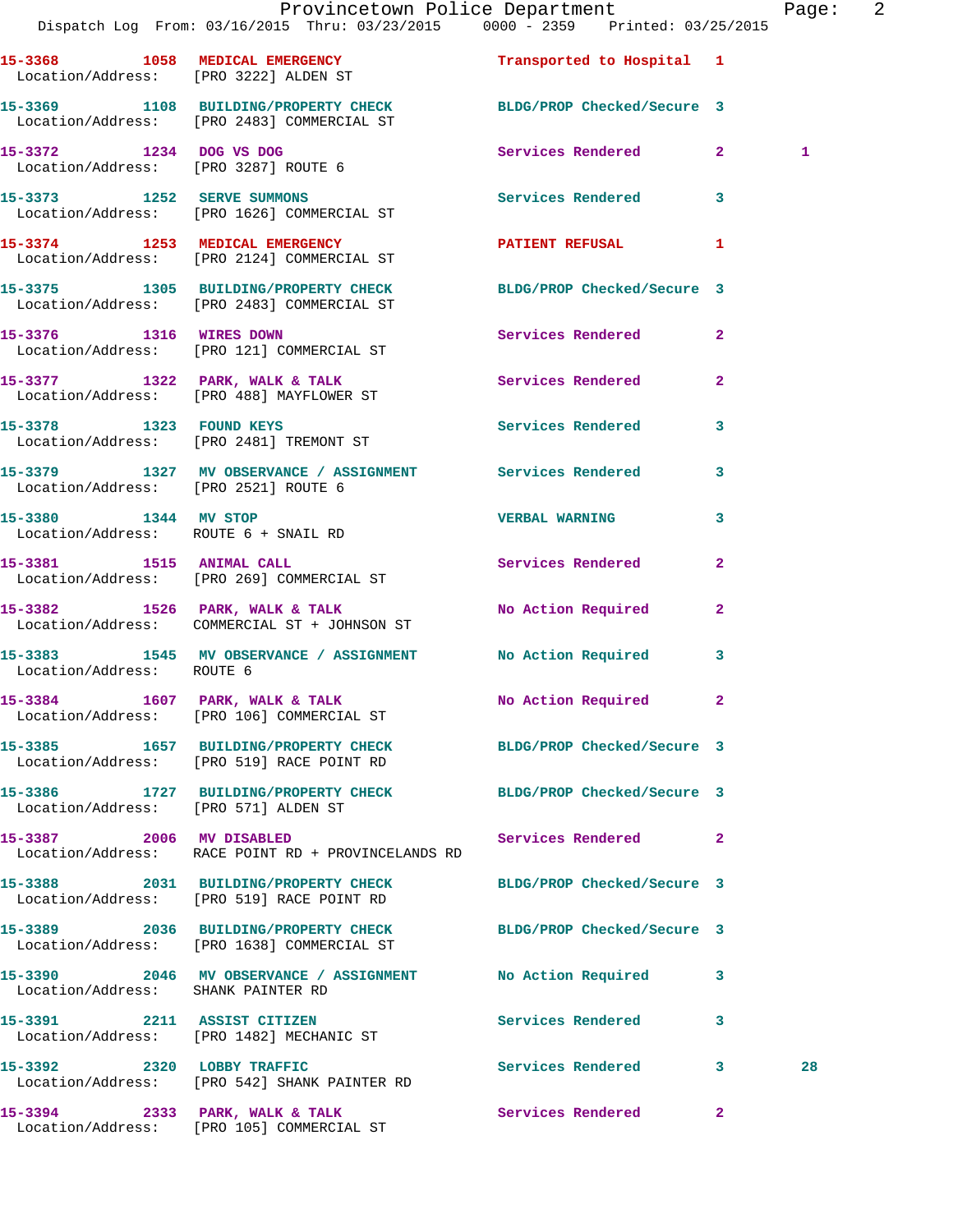|                                        | 15-3393 2334 BUILDING/PROPERTY CHECK<br>Location/Address: [PRO 1650] BRADFORD ST EXT                      | BLDG/PROP Checked/Secure 3 |                         |
|----------------------------------------|-----------------------------------------------------------------------------------------------------------|----------------------------|-------------------------|
| 15-3395 2355 HAZARDS                   | Location/Address: [PRO 105] COMMERCIAL ST                                                                 | Services Rendered          | $\mathbf{2}$            |
| For Date: $03/17/2015$ - Tuesday       |                                                                                                           |                            |                         |
|                                        | 15-3396 6003 MV OBSERVANCE / ASSIGNMENT Services Rendered<br>Location/Address: HOWLAND ST + BRADFORD ST   |                            | 3                       |
|                                        | 15-3398 0006 BUILDING/PROPERTY CHECK<br>Location/Address: [PRO 3256] COMMERCIAL ST                        | BLDG/PROP Checked/Secure 3 |                         |
| 15-3397 0007 BAR CHECK                 | Location/Address: [PRO 3443] COMMERCIAL ST                                                                | Services Rendered          | 2                       |
|                                        | 15-3399 0055 BUILDING/PROPERTY CHECK<br>Location/Address: [PRO 433] RYDER ST EXT                          | <b>Services Rendered</b>   | 3                       |
| Location/Address: [PRO 43] BRADFORD ST | 15-3400 0104 MV OBSERVANCE / ASSIGNMENT                                                                   | Services Rendered          | 3                       |
|                                        | 15-3401 0118 MV OBSERVANCE / ASSIGNMENT<br>Location/Address: CONWELL ST + OFF CONWELL ST                  | Services Rendered          | 3                       |
|                                        | 15-3402 0202 BUILDING/PROPERTY CHECK<br>Location/Address: [PRO 530] SHANK PAINTER RD                      | BLDG/PROP Checked/Secure 3 |                         |
|                                        | 15-3403 0205 BUILDING/PROPERTY CHECK<br>Location/Address: [PRO 519] RACE POINT RD                         | BLDG/PROP Checked/Secure 3 |                         |
|                                        | 15-3404 0217 BUILDING/PROPERTY CHECK<br>Location/Address: [PRO 440] HARRY KEMP WAY                        | BLDG/PROP Checked/Secure 3 |                         |
|                                        | 15-3405 0505 BUILDING/PROPERTY CHECK<br>Location/Address: [PRO 447] JEROME SMITH RD                       | BLDG/PROP Checked/Secure 3 |                         |
|                                        | 15-3406 0510 BUILDING/PROPERTY CHECK<br>Location/Address: [PRO 3259] MACMILLAN WHARF                      | BLDG/PROP Checked/Secure 3 |                         |
|                                        | 15-3407 0522 BUILDING/PROPERTY CHECK<br>Location/Address: [PRO 1646] WINSLOW ST                           | BLDG/PROP Checked/Secure 3 |                         |
| Location/Address: [PRO 2513] ROUTE 6   | 15-3408 0529 MV OBSERVANCE / ASSIGNMENT Services Rendered                                                 |                            | $\mathbf{3}$            |
|                                        | 15-3409 0613 BUILDING/PROPERTY CHECK<br>Location/Address: [PRO 379] COMMERCIAL ST                         | BLDG/PROP Checked/Secure 3 |                         |
|                                        | 15-3412 0752 BUILDING/PROPERTY CHECK Services Rendered<br>Location/Address: [PRO 526] RYDER ST EXT        |                            | $\overline{\mathbf{3}}$ |
|                                        | 15-3414 0811 MV OBSERVANCE / ASSIGNMENT<br>Location/Address: HIGH POLE HL + BRADFORD ST                   | Services Rendered          | 3                       |
|                                        | 15-3413 0812 PARK, WALK & TALK<br>Location/Address: [PRO 569] WINSLOW ST                                  | <b>Services Rendered</b>   | $\mathbf{2}$            |
| Location/Address: [PRO 571] ALDEN ST   | 15-3415 0840 BUILDING/PROPERTY CHECK                                                                      | BLDG/PROP Checked/Secure 3 |                         |
|                                        | $15-3416$ 0944 PARK, WALK & TALK<br>Location/Address: [PRO 3296] SHANK PAINTER RD                         | Services Rendered          | $\mathbf{2}$            |
|                                        | 15-3417 1011 MV OBSERVANCE / ASSIGNMENT No Action Required<br>Location/Address: [PRO 447] JEROME SMITH RD |                            | 3                       |
|                                        | $15-3418$ $1014$ PARK, WALK & TALK                                                                        | <b>Services Rendered</b>   | $\mathbf{2}$            |
|                                        |                                                                                                           |                            |                         |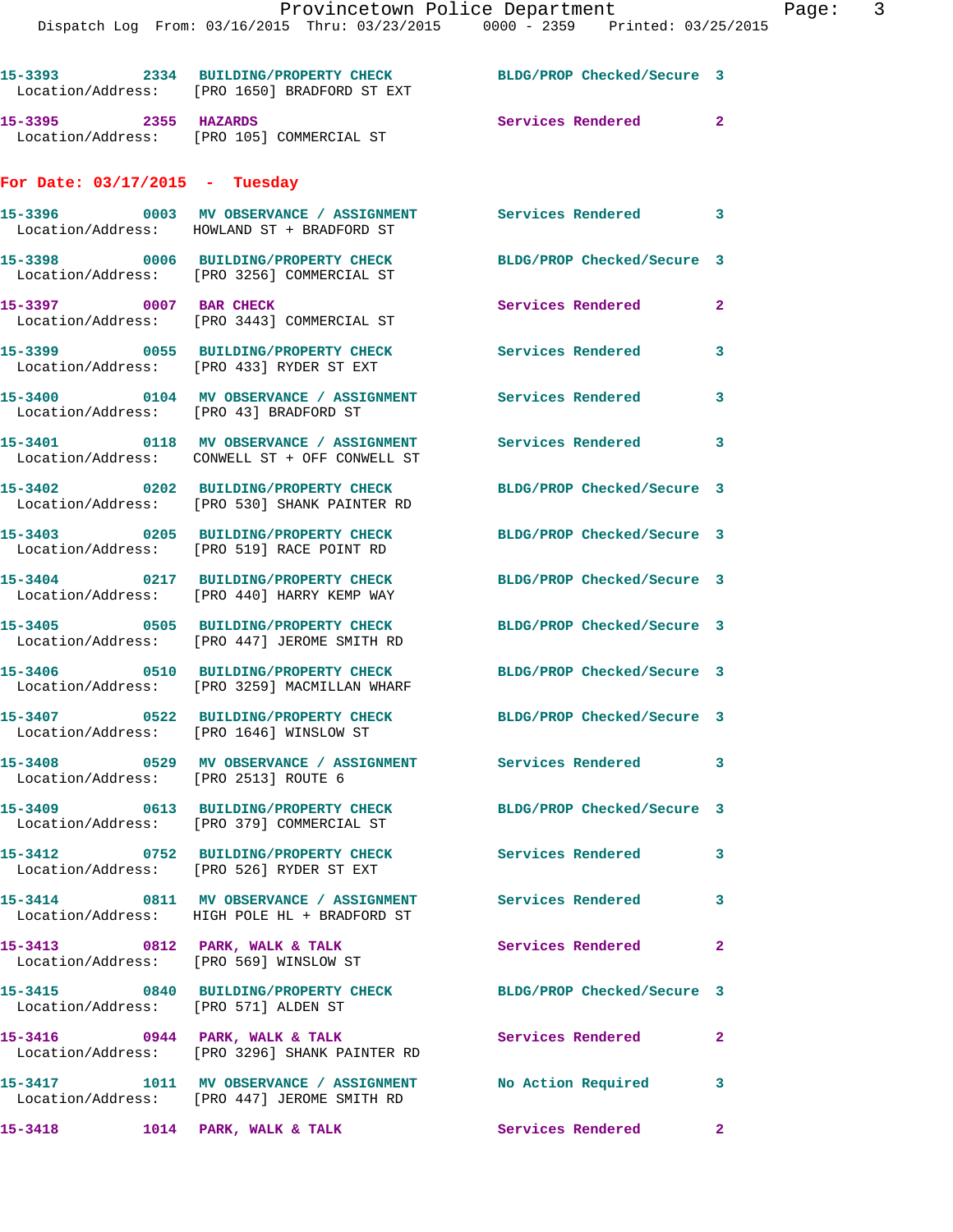|                                                          | Dispatch Log From: 03/16/2015 Thru: 03/23/2015 0000 - 2359 Printed: 03/25/2015                                 | Provincetown Police Department Page: 4 |                |
|----------------------------------------------------------|----------------------------------------------------------------------------------------------------------------|----------------------------------------|----------------|
|                                                          | Location/Address: [PRO 175] COMMERCIAL ST                                                                      |                                        |                |
|                                                          | 15-3419 1039 BUILDING/PROPERTY CHECK Services Rendered 3<br>Location/Address: [PRO 2483] COMMERCIAL ST         |                                        |                |
|                                                          | 15-3420 1041 BUILDING/PROPERTY CHECK BLDG/PROP Checked/Secure 3<br>Location/Address: [PRO 3430] COMMERCIAL ST  |                                        |                |
| Location/Address: [PRO 2521] ROUTE 6                     | 15-3421 1048 MV OBSERVANCE / ASSIGNMENT Services Rendered 3                                                    |                                        |                |
|                                                          | 15-3423 1150 BUILDING/PROPERTY CHECK BLDG/PROP Checked/Secure 3<br>Location/Address: [PRO 2494] BRADFORD ST    |                                        |                |
|                                                          | 15-3422 1156 SERVE WARRANT<br>Location/Address: [PRO 3485] JEROME SMITH RD<br>Refer To Arrest: 15-39-AR        | Arrest(s) Made 3                       |                |
|                                                          | 15-3424 1245 LOST B&W CHANGE PURSE Services Rendered 3<br>Location/Address: [PRO 3296] SHANK PAINTER RD        |                                        |                |
|                                                          | 15-3425 1358 MEDICAL EMERGENCY <b>SERVICE SERVICE AND REFUSAL</b><br>Location/Address: [PRO 395] COMMERCIAL ST |                                        | 1              |
|                                                          | 15-3426 1419 LARCENY / FORGERY / FRAUD SPOKEN TO<br>Location/Address: [PRO 3906] RACE POINT RD                 |                                        | $\overline{2}$ |
|                                                          | 15-3427 1423 ASSIST CITIZEN<br>Location/Address: [PRO 442] HARRY KEMP WAY                                      | <b>Services Rendered</b>               | 3              |
|                                                          | 15-3428 1514 PARKING COMPLAINT / GENERAL Services Rendered 3<br>Location/Address: [PRO 3466] BRADFORD ST       |                                        |                |
|                                                          | 15-3429 1527 THREATS<br>Location/Address: [PRO 542] SHANK PAINTER RD                                           | SPOKEN TO                              | $\mathbf{2}$   |
|                                                          | 15-3430 1547 ALARM - GENERAL<br>Location/Address: [PRO 2425] COMMERCIAL ST                                     | False Alarm                            | $\mathbf{1}$   |
|                                                          | 15-3431 1706 ALARM - GENERAL<br>Location/Address: [PRO 440] HARRY KEMP WAY                                     | No Action Required 1                   |                |
|                                                          | 15-3432 1731 ASSIST CITIZEN<br>Location/Address: [PRO 542] SHANK PAINTER RD                                    | Services Rendered 3                    |                |
|                                                          | 15-3433 1812 ASSIST AGENCY / WATER DEPT Taken/Referred to Other 3<br>Location/Address: [PRO 1010] NELSON AVE   |                                        |                |
| 15-3434 2003 MV DISABLED<br>Location/Address: ATWOOD AVE |                                                                                                                | Services Rendered                      | $\mathbf{2}$   |
|                                                          | 15-3435 2053 911 GENERAL<br>Location/Address: [PRO 1124] THISTLEMORE RD                                        | SPOKEN TO                              | 1              |
|                                                          | 15-3436 2120 BUILDING/PROPERTY CHECK BLDG/PROP Checked/Secure 3<br>Location/Address: [PRO 1638] COMMERCIAL ST  |                                        |                |
|                                                          | 15-3437 2212 BUILDING/PROPERTY CHECK BLDG/PROP Checked/Secure 3<br>Location/Address: [PRO 519] RACE POINT RD   |                                        |                |
|                                                          | 15-3439 2318 PARK, WALK & TALK<br>Location/Address: [PRO 105] COMMERCIAL ST                                    | Services Rendered 2                    |                |
|                                                          | 15-3438 2320 MV OBSERVANCE / ASSIGNMENT Services Rendered<br>Location/Address: BRADFORD ST + STANDISH ST       |                                        | 3              |
|                                                          | 15-3441 2344 BUILDING/PROPERTY CHECK Services Rendered<br>Location/Address: [PRO 1989] COMMERCIAL ST           |                                        | 3              |
|                                                          | 15-3442 2348 BUILDING/PROPERTY CHECK BLDG/PROP Checked/Secure 3<br>Location/Address: [PRO 306] COMMERCIAL ST   |                                        |                |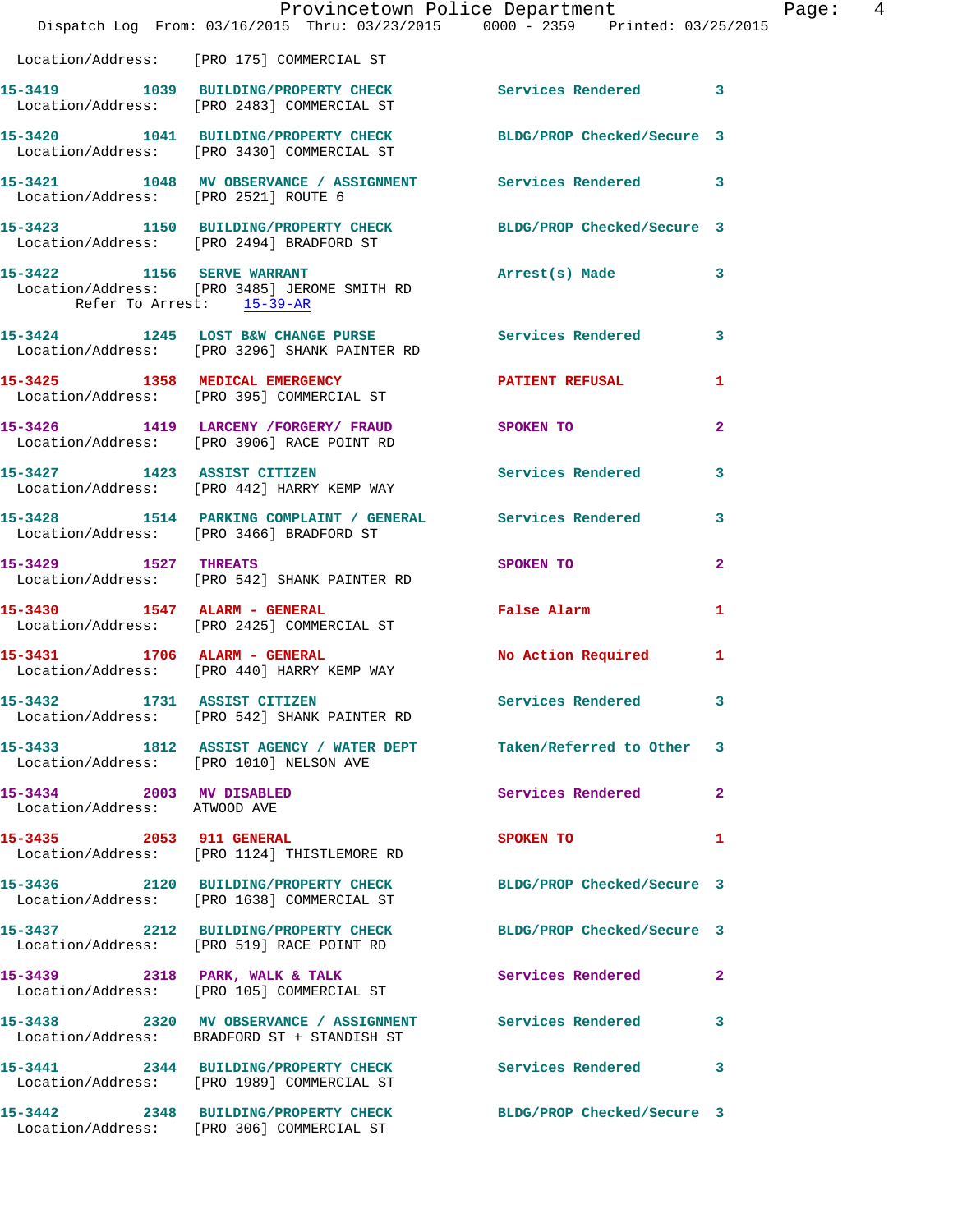| া |  | L |
|---|--|---|
|   |  |   |

| For Date: $03/18/2015$ - Wednesday                               |                                                                                                                         |                                                     |              |
|------------------------------------------------------------------|-------------------------------------------------------------------------------------------------------------------------|-----------------------------------------------------|--------------|
|                                                                  | 15-3443 0000 MV STOP<br>Location/Address: [PRO 1866] COMMERCIAL ST                                                      | $\overline{\phantom{a}}$ 3<br><b>VERBAL WARNING</b> |              |
|                                                                  | 15-3444 0002 LOBBY TRAFFIC<br>Location/Address: [PRO 542] SHANK PAINTER RD                                              | Services Rendered 2                                 | 27           |
|                                                                  | 15-3445 0007 MV OBSERVANCE / ASSIGNMENT Services Rendered<br>Location/Address: CONWELL ST + OFF CONWELL ST              |                                                     | $\mathbf{3}$ |
|                                                                  | 15-3446 0010 BUILDING/PROPERTY CHECK<br>Location/Address: [PRO 444] HIGH POLE HILL                                      | BLDG/PROP Checked/Secure 3                          |              |
|                                                                  | 15-3447 0055 BUILDING/PROPERTY CHECK BLDG/PROP Checked/Secure 3<br>Location/Address: [PRO 530] SHANK PAINTER RD         |                                                     |              |
|                                                                  | 15-3448 0057 MV OBSERVANCE / ASSIGNMENT Services Rendered 3<br>Location/Address: SHANK PAINTER RD + CAPTAIN BERTIES WAY |                                                     |              |
|                                                                  | 15-3449   0112 BUILDING/PROPERTY CHECK BLDG/PROP Checked/Secure 3<br>Location/Address: [PRO 1780] JOHNSON ST            |                                                     |              |
|                                                                  | 15-3450 0211 BUILDING/PROPERTY CHECK BLDG/PROP Checked/Secure 3<br>Location/Address: [PRO 105] COMMERCIAL ST            |                                                     |              |
|                                                                  | 15-3451 0216 BUILDING/PROPERTY CHECK<br>Location/Address: [PRO 3151] COMMERCIAL ST                                      | BLDG/PROP Checked/Secure 3                          |              |
|                                                                  | 15-3452 0259 BUILDING/PROPERTY CHECK<br>Location/Address: [PRO 525] COMMERCIAL ST                                       | Services Rendered 3                                 |              |
|                                                                  | 15-3453 0321 MEDICAL EMERGENCY<br>Location/Address: [PRO 60] BRADFORD ST                                                | Transported to Hospital 1                           |              |
|                                                                  | $15-3457$ 0434 PARK, WALK & TALK<br>Location/Address: [PRO 539] SHANK PAINTER RD                                        | Services Rendered                                   | $\mathbf{2}$ |
|                                                                  | 15-3455 0500 BUILDING/PROPERTY CHECK<br>Location/Address: [PRO 2481] TREMONT ST                                         | BLDG/PROP Checked/Secure 3                          |              |
|                                                                  | 15-3456 0516 BUILDING/PROPERTY CHECK<br>Location/Address: [PRO 1778] SHANK PAINTER RD                                   | BLDG/PROP Checked/Secure 3                          |              |
|                                                                  | 15-3458 0542 PARKING COMPLAINT / GENERAL No Action Required 3<br>Location/Address: COMMERCIAL ST + CENTRAL ST           |                                                     |              |
| Location/Address: [PRO 2521] ROUTE 6                             |                                                                                                                         |                                                     |              |
|                                                                  | 15-3460 0550 BUILDING/PROPERTY CHECK<br>Location/Address: [PRO 2977] COMMERCIAL ST                                      | BLDG/PROP Checked/Secure 3                          |              |
|                                                                  | 15-3462 0618 BUILDING/PROPERTY CHECK BLDG/PROP Checked/Secure 3<br>Location/Address: [PRO 554] TREMONT ST               |                                                     |              |
| 15-3463 0819 MV DISABLED<br>Location/Address: [PRO 2513] ROUTE 6 |                                                                                                                         | <b>Vehicle Towed</b>                                | $\mathbf{2}$ |
| 15-3464 0840 COURT RUN                                           | Location/Address: [PRO 542] SHANK PAINTER RD                                                                            | Services Rendered 3                                 |              |
| 15-3465 0846 BEACHED SEAL                                        | Location/Address: [PRO 2500] COMMERCIAL ST                                                                              | SPOKEN TO                                           | 1            |
| Location/Address: [PRO 571] ALDEN ST                             | 15-3466 0907 BUILDING/PROPERTY CHECK BLDG/PROP Checked/Secure 3                                                         |                                                     |              |
| 15-3467 0922 OPEN DOOR                                           |                                                                                                                         | Services Rendered 3                                 |              |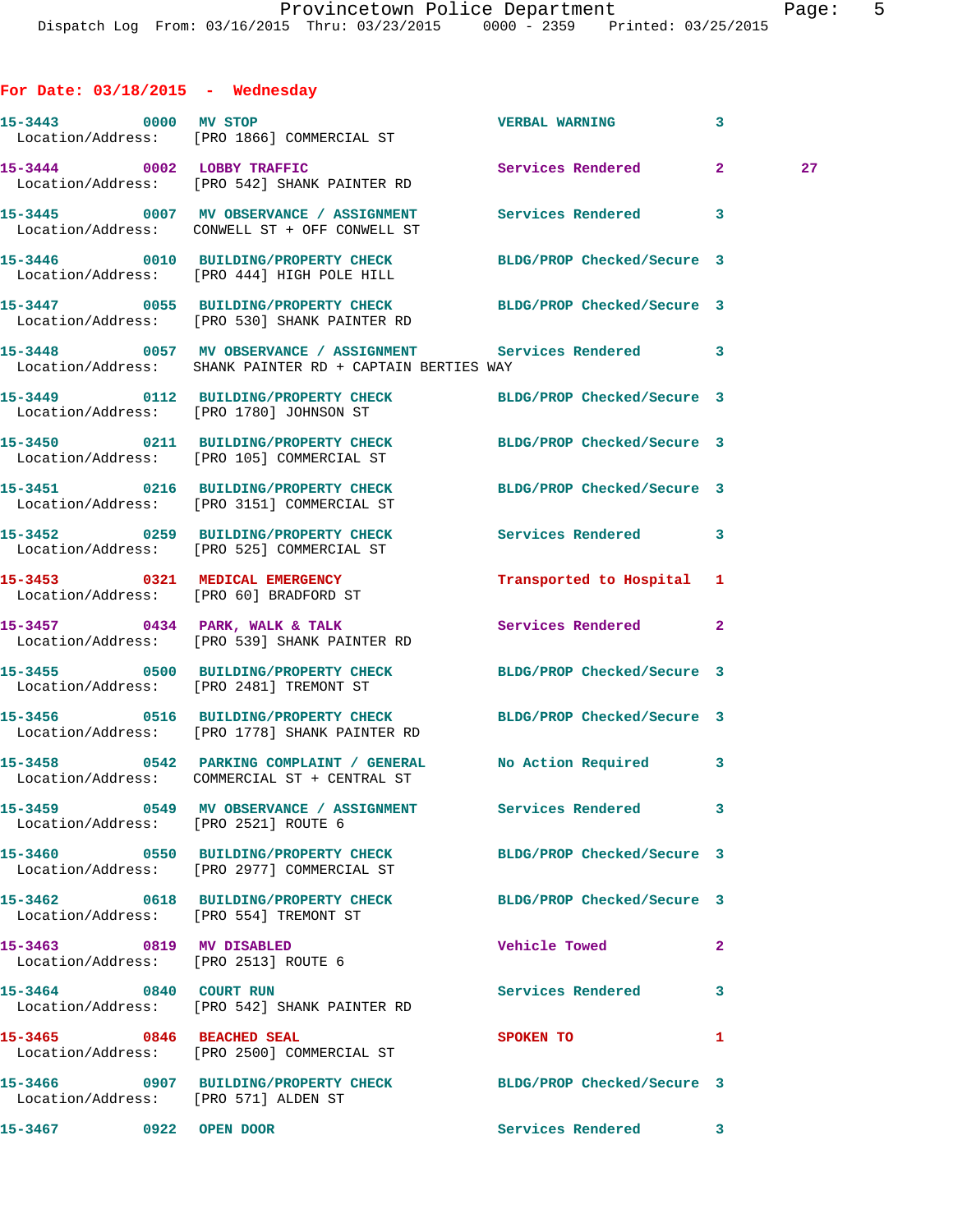|                                       | Dispatch Log From: 03/16/2015 Thru: 03/23/2015 0000 - 2359 Printed: 03/25/2015                                   | Provincetown Police Department                                                                                  | Page:          | 6 |
|---------------------------------------|------------------------------------------------------------------------------------------------------------------|-----------------------------------------------------------------------------------------------------------------|----------------|---|
| Location/Address: [PRO 777] BROWNE ST |                                                                                                                  |                                                                                                                 |                |   |
|                                       | 15-3468 0936 BUILDING/PROPERTY CHECK Services Rendered 3<br>Location/Address: [PRO 3430] COMMERCIAL ST           |                                                                                                                 |                |   |
|                                       | 15-3469 0955 DOG FIGHT/FOLLOW-UP<br>Location/Address: [PRO 175] COMMERCIAL ST                                    | FOLLOW UP                                                                                                       | $\overline{2}$ |   |
|                                       | 15-3471 1011 MV OBSERVANCE / ASSIGNMENT Services Rendered 3<br>Location/Address: STANDISH ST + BRADFORD ST       |                                                                                                                 |                |   |
|                                       | 15-3472 1059 ID FRAUD<br>Location/Address: [PRO 1751] BAYBERRY AVE                                               | FOLLOW UP AND THE RESIDENCE OF A STRIKE AND THE RESIDENCE OF A STRIKE AND THE RESIDENCE OF A STRIKE OF A STRIKE | $\overline{2}$ |   |
|                                       | 15-3473 1102 FOLLOW UP<br>Location/Address: [PRO 105] COMMERCIAL ST                                              | Services Rendered 2                                                                                             |                |   |
|                                       | 15-3475 1128 BEACHED SEAL<br>Location/Address: [PRO 106] COMMERCIAL ST                                           | Services Rendered 2                                                                                             |                |   |
|                                       | 15-3476 1153 PET PANTRY<br>Location/Address: [PRO 3296] SHANK PAINTER RD                                         | Services Rendered 3                                                                                             |                |   |
|                                       | 15-3477 1257 WELL-BEING CHECK Services Rendered 3<br>Location/Address: [PRO 442] HARRY KEMP WAY                  |                                                                                                                 |                |   |
|                                       | 15-3478 1303 BUILDING/PROPERTY CHECK BLDG/PROP Checked/Secure 3<br>Location/Address: [PRO 3287] ROUTE 6          |                                                                                                                 |                |   |
|                                       | 15-3479 1308 PARK, WALK & TALK 1988 Services Rendered 2<br>Location/Address: [PRO 519] RACE POINT RD             |                                                                                                                 |                |   |
| Location/Address: SHANK PAINTER RD    | 15-3480 1336 MV OBSERVANCE / ASSIGNMENT Services Rendered 3                                                      |                                                                                                                 |                |   |
|                                       | 15-3481 1551 PARKING COMPLAINT / GENERAL Citation/Warning Issued 3<br>Location/Address: [PRO 3456] RYDER ST EXT  |                                                                                                                 |                |   |
|                                       | 15-3482 1643 M/V STUCK IN SAND/ NPS ADVISED Services Rendered 3<br>Location/Address: [PRO 2490] PROVINCELANDS RD |                                                                                                                 |                |   |
| 15-3483 1651 MEDICAL EMERGENCY        | Location/Address: [PRO 306] COMMERCIAL ST                                                                        | PATIENT REFUSAL                                                                                                 |                |   |
|                                       | 15-3484 1724 COMPLAINT<br>Location/Address: [PRO 306] COMMERCIAL ST                                              | Services Rendered                                                                                               | $\mathbf{3}$   |   |
|                                       | 15-3485 1905 MEDICAL EMERGENCY<br>Location/Address: [PRO 440] HARRY KEMP WAY                                     | Transported to Hospital 1                                                                                       |                |   |
|                                       | 15-3486 1920 BUILDING/PROPERTY CHECK<br>Location/Address: [PRO 2206] COMMERCIAL ST                               | BLDG/PROP Checked/Secure 3                                                                                      |                |   |
| 15-3488 1942 ALARM - FIRE             | Location/Address: [PRO 146] COMMERCIAL ST                                                                        | False Alarm 1                                                                                                   |                |   |
|                                       | 15-3489 2105 BUILDING/PROPERTY CHECK BLDG/PROP Checked/Secure 3<br>Location/Address: [PRO 306] COMMERCIAL ST     |                                                                                                                 |                |   |
|                                       | 15-3490 2109 BUILDING/PROPERTY CHECK BLDG/PROP Checked/Secure 3<br>Location/Address: [PRO 2206] COMMERCIAL ST    |                                                                                                                 |                |   |
| 15-3491 2110 MV STOP                  | Location/Address: BRADFORD ST + COURT ST                                                                         | <b>VERBAL WARNING</b>                                                                                           | 3              |   |
| 15-3492 2131 HARASSMENT               | Location/Address: [PRO 395] COMMERCIAL ST                                                                        | Could Not Locate                                                                                                | $\mathbf{2}$   |   |
|                                       | 15-3494 2237 LOBBY TRAFFIC<br>Location/Address: [PRO 542] SHANK PAINTER RD                                       | Services Rendered 3                                                                                             | 27             |   |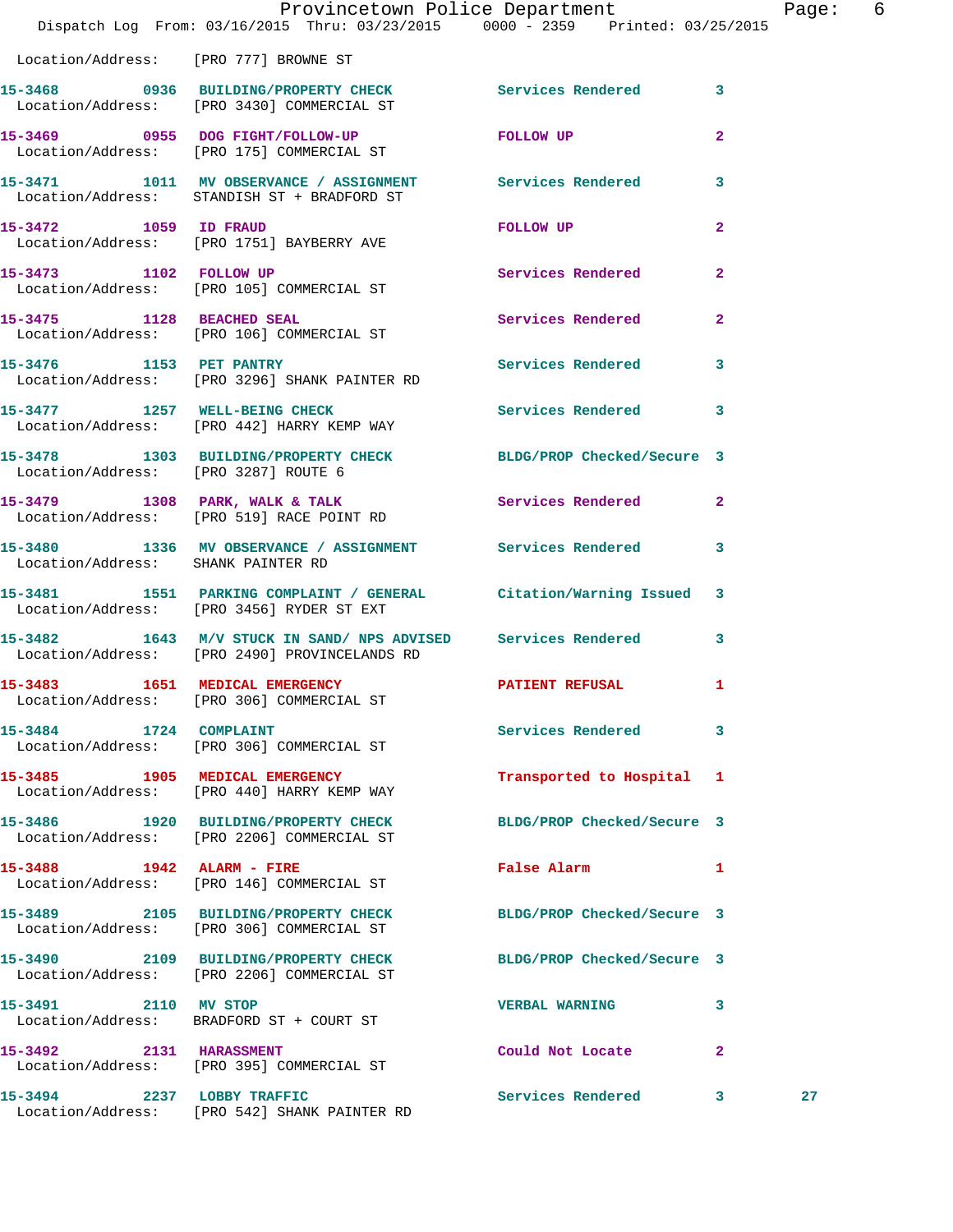|                                      | Provincetown Police Department<br>Dispatch Log From: 03/16/2015 Thru: 03/23/2015 0000 - 2359 Printed: 03/25/2015 |                            | 7<br>Page:     |
|--------------------------------------|------------------------------------------------------------------------------------------------------------------|----------------------------|----------------|
|                                      | 15-3495 2325 PARK, WALK & TALK 2008 Services Rendered<br>Location/Address: [PRO 105] COMMERCIAL ST               |                            | $\mathbf{2}$   |
|                                      | 15-3496 2345 ALARM - FIRE<br>Location/Address: [PRO 146] COMMERCIAL ST                                           | False Alarm                | 1              |
| For Date: $03/19/2015$ - Thursday    |                                                                                                                  |                            |                |
|                                      | 15-3497 0010 BUILDING/PROPERTY CHECK BLDG/PROP Checked/Secure 3<br>Location/Address: [PRO 3256] COMMERCIAL ST    |                            |                |
|                                      | 15-3498 0152 BUILDING/PROPERTY CHECK BLDG/PROP Checked/Secure 3<br>Location/Address: [PRO 519] RACE POINT RD     |                            |                |
|                                      | 15-3499 0210 BUILDING/PROPERTY CHECK BLDG/PROP Checked/Secure 3<br>Location/Address: [PRO 2500] COMMERCIAL ST    |                            |                |
| 15-3500 0212 GENERAL INFO            |                                                                                                                  | Services Rendered 3        |                |
|                                      | 15-3501 0515 BUILDING/PROPERTY CHECK<br>Location/Address: [PRO 2539] RYDER ST EXT                                | BLDG/PROP Checked/Secure 3 |                |
| Location/Address: [PRO 3287] ROUTE 6 | 15-3502 0743 BUILDING/PROPERTY CHECK BLDG/PROP Checked/Secure 3                                                  |                            |                |
|                                      | 15-3504 0749 BUILDING/PROPERTY CHECK<br>Location/Address: [PRO 2206] COMMERCIAL ST                               | BLDG/PROP Checked/Secure 3 |                |
|                                      | 15-3505 0751 BUILDING/PROPERTY CHECK<br>Location/Address: [PRO 3259] MACMILLAN WHARF                             | BLDG/PROP Checked/Secure 3 |                |
|                                      | 15-3506 0758 BUILDING/PROPERTY CHECK<br>Location/Address: [PRO 1638] COMMERCIAL ST                               | BLDG/PROP Checked/Secure 3 |                |
|                                      | 15-3507 0803 ALARM MALFUNCTION<br>Location/Address: [PRO 819] COMMERCIAL ST                                      | No Action Required         | 1              |
| 15-3508 0813 AT SCHOOL               | Location/Address: [PRO 569] WINSLOW ST                                                                           | Services Rendered          | 3              |
|                                      | 15-3509 0817 MV OBSERVANCE / ASSIGNMENT<br>Location/Address: [PRO 447] JEROME SMITH RD                           | No Action Required         | 3              |
| Location/Address: [PRO 2513] ROUTE 6 | 15-3510 0824 VERBAL SPEED/INSPECTION VERBAL WARNING                                                              |                            | 3              |
|                                      | 15-3511 0830 MV DISABLED<br>Location/Address: [PRO 2513] ROUTE 6                                                 | No Action Required         | $\overline{2}$ |
|                                      | 15-3512 0901 MV OBSERVANCE / ASSIGNMENT No Action Required<br>Location/Address: [PRO 106] COMMERCIAL ST          |                            | 3              |
|                                      | 15-3513 0929 MV OBSERVANCE / ASSIGNMENT Services Rendered<br>Location/Address: STANDISH ST + BRADFORD ST         |                            | 3              |
| 15-3515 1030 911 CALL                | Location/Address: [PRO 442] HARRY KEMP WAY                                                                       | No Action Required 1       |                |
|                                      | 15-3516 1111 BUILDING/PROPERTY CHECK<br>Location/Address: [PRO 2500] COMMERCIAL ST                               | <b>Services Rendered</b>   | 3              |
|                                      | 15-3517 1124 FOUND LEASH/KEYS<br>Location/Address: [PRO 2540] RACE POINT RD                                      | Services Rendered          | 3              |
|                                      | 15-3518 1206 HARASSMENT<br>Location/Address: [PRO 105] COMMERCIAL ST                                             | SPOKEN TO                  | $\mathbf{2}$   |
| 15-3519 1340 SNOW COMPLAINT          | Location/Address: [PRO 1910] COMMERCIAL ST                                                                       | Services Rendered          | 3              |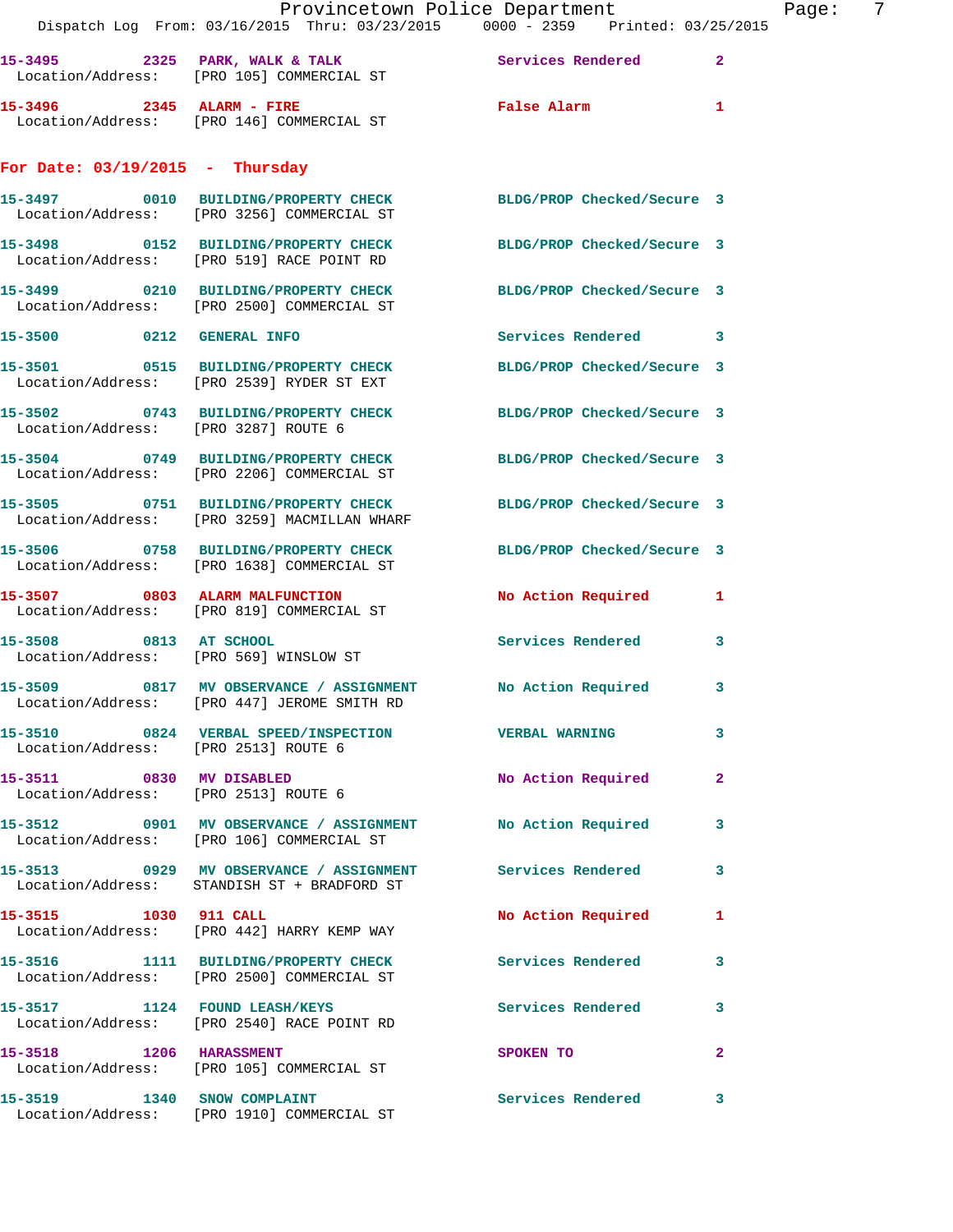|                                      | Provincetown Police Department<br>Dispatch Log From: 03/16/2015 Thru: 03/23/2015 0000 - 2359 Printed: 03/25/2015 |                            |                         | Page: 8 |  |
|--------------------------------------|------------------------------------------------------------------------------------------------------------------|----------------------------|-------------------------|---------|--|
|                                      | 15-3520 1526 CAT BITE Services Rendered 2<br>Location/Address: [PRO 3277] SANDY HILL LN                          |                            |                         |         |  |
|                                      | 15-3521 1557 HARASSMENT 150 Services Rendered 2<br>Location/Address: [PRO 395] COMMERCIAL ST                     |                            |                         |         |  |
|                                      | 15-3522 1603 PARKING COMPLAINT / GENERAL Vehicle Towed 3<br>Location/Address: [PRO 1255] COMMERCIAL ST           |                            |                         |         |  |
|                                      | 15-3524 1702 BUILDING/PROPERTY CHECK BLDG/PROP Checked/Secure 3<br>Location/Address: [PRO 519] RACE POINT RD     |                            |                         |         |  |
|                                      | 15-3525 1752 MV OBSERVANCE / ASSIGNMENT Services Rendered 3<br>Location/Address: BRADFORD ST + STANDISH ST       |                            |                         |         |  |
| 15-3526 1759 MV STOP                 | Location/Address: BRADFORD ST + COURT ST                                                                         | <b>VERBAL WARNING</b>      | $\mathbf{3}$            |         |  |
| 15-3527 1810 MV STOP                 | Location/Address: BRADFORD ST + CONWAY ST                                                                        | <b>VERBAL WARNING</b>      | 3                       |         |  |
| Location/Address: SHANK PAINTER RD   | 15-3528 1827 MV OBSERVANCE / ASSIGNMENT Services Rendered                                                        |                            | $\overline{\mathbf{3}}$ |         |  |
|                                      | 15-3530 1906 MV OBSERVANCE / ASSIGNMENT No Action Required 3<br>Location/Address: [PRO 2818] CONWELL ST          |                            |                         |         |  |
| Location/Address: NELSON AVE         | 15-3529 1908 ASSIST CITIZEN                                                                                      | <b>Services Rendered</b>   | $\mathbf{3}$            |         |  |
|                                      | 15-3531 1944 MV OBSERVANCE / ASSIGNMENT No Action Required 3<br>Location/Address: [PRO 1892] SHANK PAINTER RD    |                            |                         |         |  |
|                                      | 15-3532 2020 BUILDING/PROPERTY CHECK BLDG/PROP Checked/Secure 3<br>Location/Address: [PRO 512] PRINCE ST         |                            |                         |         |  |
|                                      | 15-3533 2026 MV OBSERVANCE / ASSIGNMENT Services Rendered 3<br>Location/Address: [PRO 2277] BRADFORD ST          |                            |                         |         |  |
|                                      | 15-3534 2052 BUILDING/PROPERTY CHECK BLDG/PROP Checked/Secure 3<br>Location/Address: [PRO 444] HIGH POLE HILL    |                            |                         |         |  |
| 15-3535 2053 MV STOP                 | Location/Address: [PRO 2647] SHANK PAINTER RD                                                                    | VERBAL WARNING 3           |                         |         |  |
|                                      | 15-3536 2100 BUILDING/PROPERTY CHECK BLDG/PROP Checked/Secure 3<br>Location/Address: [PRO 2543] MACMILLAN WHARF  |                            |                         |         |  |
|                                      | 15-3537 2145 BUILDING/PROPERTY CHECK<br>Location/Address: [PRO 182] COMMERCIAL ST                                | BLDG/PROP Checked/Secure 3 |                         |         |  |
|                                      | 15-3538 2153 MV COMPLAINT<br>Location/Address: ROUTE 6 + SHANK PAINTER RD                                        | <b>GONE ON ARRIVAL</b>     | $\mathbf{2}$            |         |  |
| 15-3539 2201 MV STOP                 | Location/Address: [PRO 2518] ROUTE 6                                                                             | <b>VERBAL WARNING</b>      | 3                       |         |  |
|                                      | 15-3540 2211 BUILDING/PROPERTY CHECK<br>Location/Address: [PRO 545] SHANK PAINTER RD                             | BLDG/PROP Checked/Secure 3 |                         |         |  |
| Location/Address: [PRO 571] ALDEN ST | 15-3541 2313 BUILDING/PROPERTY CHECK BLDG/PROP Checked/Secure 3                                                  |                            |                         |         |  |
|                                      | 15-3543 2320 LOBBY TRAFFIC<br>Location/Address: [PRO 542] SHANK PAINTER RD                                       | Services Rendered 3        |                         | 24      |  |
|                                      | 15-3544 2321 BUILDING/PROPERTY CHECK Services Rendered<br>Location/Address: [PRO 3430] COMMERCIAL ST             |                            | $\mathbf{3}$            |         |  |
|                                      |                                                                                                                  |                            |                         |         |  |

Location/Address: [PRO 3430] COMMERCIAL ST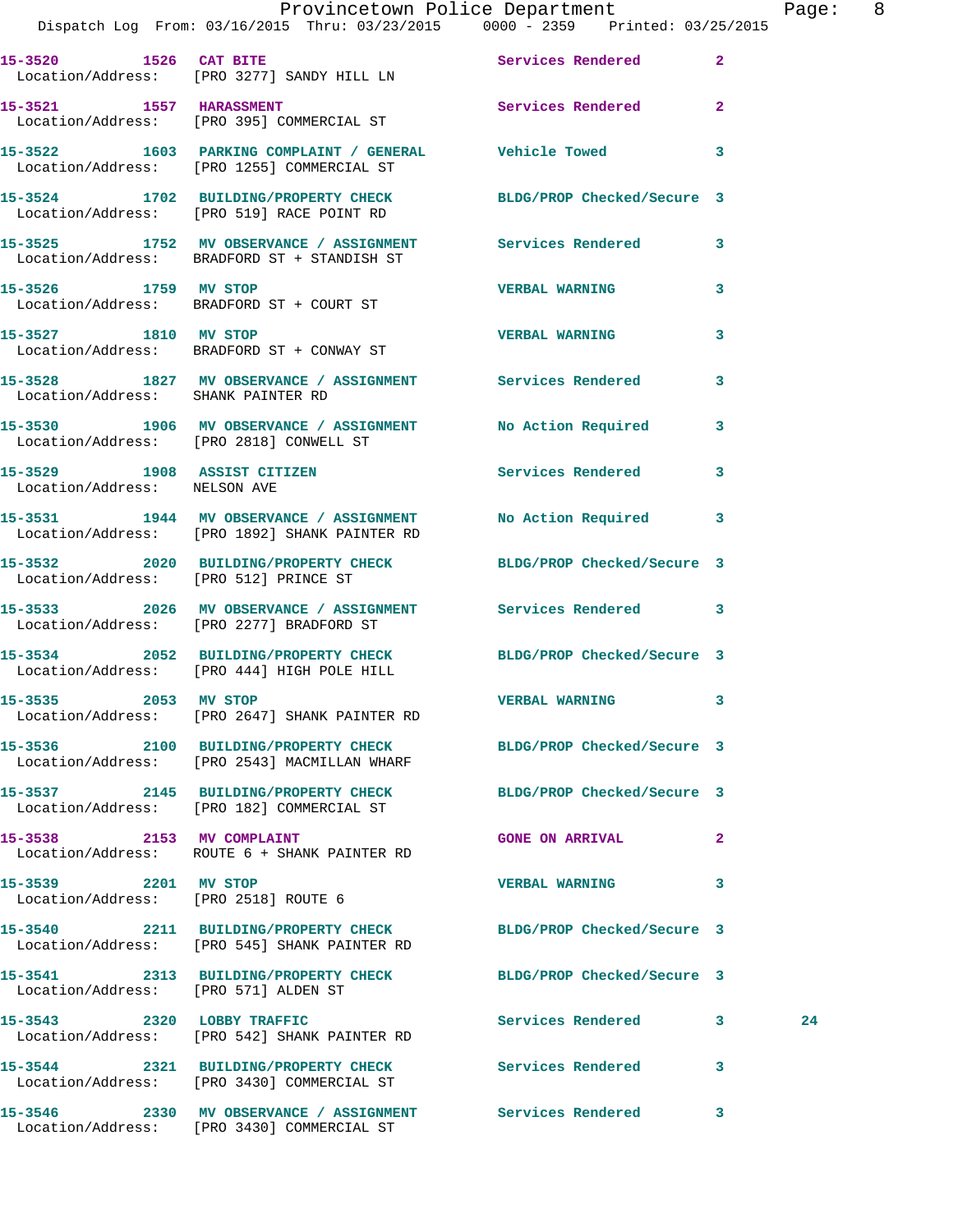|                                                                         | 15-3545 2332 BUILDING/PROPERTY CHECK BLDG/PROP Checked/Secure 3<br>Location/Address: [PRO 175] COMMERCIAL ST    |                            |              |
|-------------------------------------------------------------------------|-----------------------------------------------------------------------------------------------------------------|----------------------------|--------------|
| Location/Address: SHANK PAINTER RD                                      | 15-3547 2344 MV OBSERVANCE / ASSIGNMENT No Action Required 3                                                    |                            |              |
| For Date: $03/20/2015$ - Friday                                         |                                                                                                                 |                            |              |
| Location/Address: [PRO 521] ROUTE 6                                     | 15-3548 0002 BUILDING/PROPERTY CHECK Services Rendered 3                                                        |                            |              |
|                                                                         | 15-3549 0132 BUILDING/PROPERTY CHECK<br>Location/Address: [PRO 175] COMMERCIAL ST                               | BLDG/PROP Checked/Secure 3 |              |
|                                                                         | 15-3550 0209 BUILDING/PROPERTY CHECK<br>Location/Address: [PRO 2208] BAYBERRY AVE                               | BLDG/PROP Checked/Secure 3 |              |
|                                                                         | 15-3551 0303 BUILDING/PROPERTY CHECK<br>Location/Address: [PRO 530] SHANK PAINTER RD                            | BLDG/PROP Checked/Secure 3 |              |
|                                                                         | 15-3552 0532 BUILDING/PROPERTY CHECK<br>Location/Address: [PRO 2206] COMMERCIAL ST                              | Services Rendered 3        |              |
| Location/Address: ROUTE 6 + HOWLAND ST                                  | 15-3554 0537 MV OBSERVANCE / ASSIGNMENT Services Rendered 3                                                     |                            |              |
|                                                                         | 15-3553 0542 BUILDING/PROPERTY CHECK BLDG/PROP Checked/Secure 3<br>Location/Address: [PRO 545] SHANK PAINTER RD |                            |              |
|                                                                         | 15-3555 0642 ROBBERY ALLEGED<br>Location/Address: [PRO 442] HARRY KEMP WAY                                      | FOLLOW UP                  | 1            |
|                                                                         | 15-3556 0720 PARK, WALK & TALK<br>Location/Address: [PRO 3004] BRADFORD ST                                      | Services Rendered 2        |              |
| Location/Address: [PRO 3287] ROUTE 6                                    | 15-3557 0800 BUILDING/PROPERTY CHECK BLDG/PROP Checked/Secure 3                                                 |                            |              |
| 15-3558 0813 AT SCHOOL                                                  | Location/Address: [PRO 569] WINSLOW ST                                                                          | Services Rendered 3        |              |
|                                                                         | 15-3559 0815 MV OBSERVANCE / ASSIGNMENT Services Rendered 3<br>Location/Address: BRADFORD ST + HOWLAND ST       |                            |              |
|                                                                         | 15-3560 0820 BUILDING/PROPERTY CHECK<br>Location/Address: [PRO 2500] COMMERCIAL ST                              | BLDG/PROP Checked/Secure 3 |              |
| 15-3561 0835 PET PANTRY                                                 | Location/Address: [PRO 3296] SHANK PAINTER RD                                                                   | <b>Services Rendered</b>   | $\mathbf{3}$ |
| Location/Address: [PRO 521] ROUTE 6                                     | 15-3563 0841 MV OBSERVANCE / ASSIGNMENT Services Rendered                                                       |                            | 3            |
| Location/Address: [PRO 2479] ROUTE 6                                    | 15-3564 0842 MV OBSERVANCE / ASSIGNMENT Services Rendered                                                       |                            | 3            |
| 15-3562 0847 FOLLOW UP<br>Location/Address: [PRO 3222] ALDEN ST         |                                                                                                                 | Services Rendered          | $\mathbf{2}$ |
|                                                                         | 15-3565 0853 VERBAL SPEED<br>Location/Address: JEROME SMITH RD + SHANK PAINTER RD                               | <b>VERBAL WARNING</b>      | 3            |
| 15-3566 0904 VERBAL BRAKE LIGHT<br>Location/Address: [PRO 2479] ROUTE 6 |                                                                                                                 | <b>VERBAL WARNING</b>      | $\mathbf{3}$ |
|                                                                         | 15-3567 1402 BUILDING/PROPERTY CHECK Services Rendered<br>Location/Address: [PRO 3430] COMMERCIAL ST            |                            | 3            |
| 1417 LOST KAYAK<br>15-3568                                              |                                                                                                                 | Services Rendered          | 3            |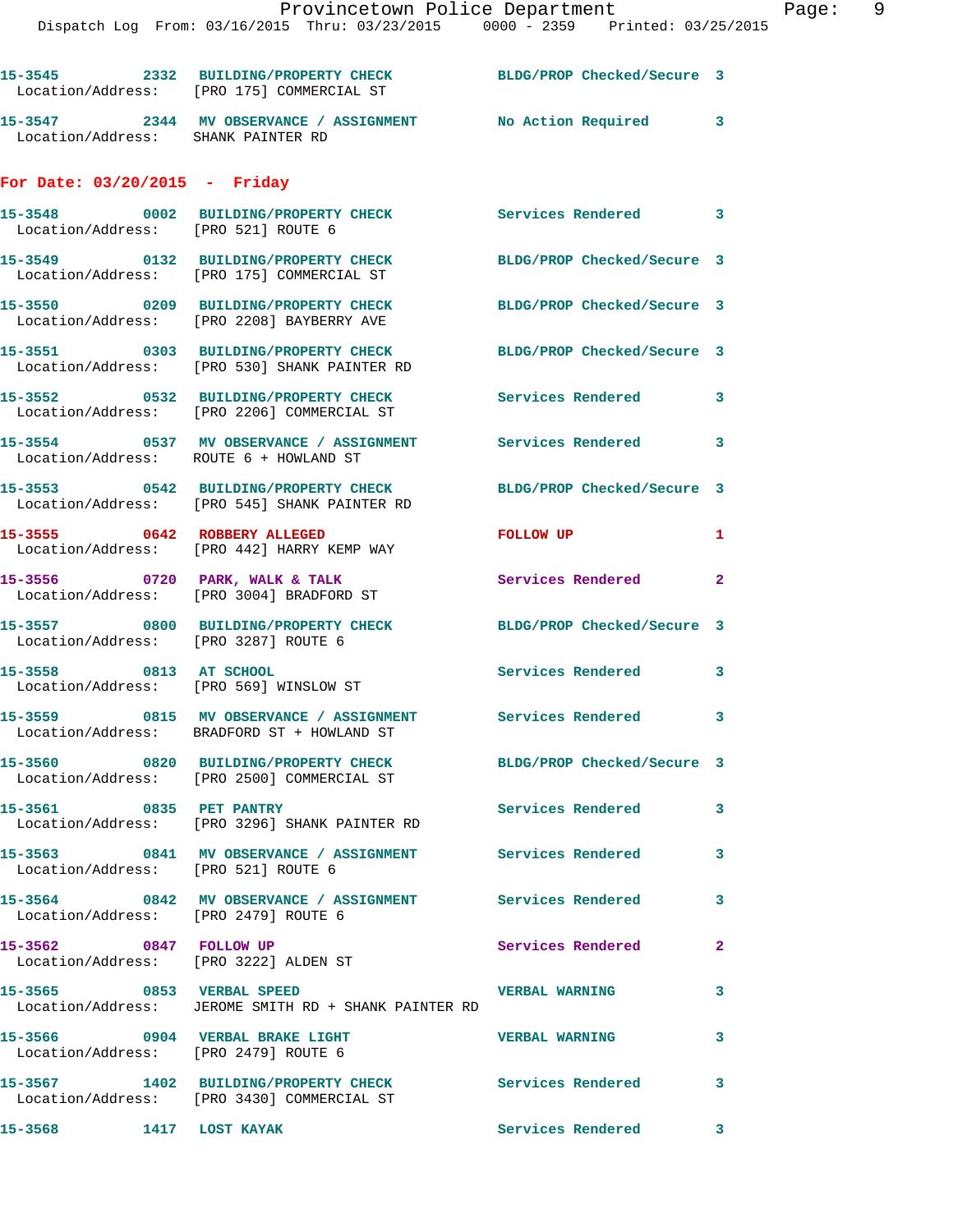|                                                                | Dispatch Log From: 03/16/2015 Thru: 03/23/2015 0000 - 2359 Printed: 03/25/2015                                  | Provincetown Police Department                      |              | Page: $10$ |  |
|----------------------------------------------------------------|-----------------------------------------------------------------------------------------------------------------|-----------------------------------------------------|--------------|------------|--|
|                                                                | Location/Address: [PRO 2815] COMMERCIAL ST                                                                      |                                                     |              |            |  |
|                                                                | 15-3570 1438 ASSIST AGENCY / MUTUAL AID Services Rendered 3<br>Location/Address: [PRO 2611] COMMERCIAL ST       |                                                     |              |            |  |
|                                                                | 15-3571 1508 ANIMAL CALL<br>Location/Address: [PRO 2490] PROVINCELANDS RD                                       | Could Not Locate                                    | $\mathbf{2}$ |            |  |
|                                                                | 15-3572 1537 ANIMAL CALL<br>Location/Address: [PRO 1564] CONWELL ST                                             | Services Rendered 2                                 |              |            |  |
|                                                                | 15-3573 1548 ASSIST AGENCY / WATER DEPT Taken/Referred to Other 3<br>Location/Address: [PRO 2698] COMMERCIAL ST |                                                     |              |            |  |
| 15-3574 1557 COMPLAINT                                         | Location/Address: [PRO 442] HARRY KEMP WAY                                                                      | Services Rendered 3                                 |              |            |  |
| 15-3575 1608 MV DISABLED<br>Location/Address: SHANK PAINTER RD |                                                                                                                 | Services Rendered                                   | $\mathbf{2}$ |            |  |
|                                                                | 15-3577 1709 MV DISABLED<br>Location/Address: ROUTE 6 + CONWELL ST                                              | Services Rendered                                   | $\mathbf{2}$ |            |  |
|                                                                |                                                                                                                 | Services Rendered 3                                 |              |            |  |
| 15-3579 1753 HAZARDS                                           | Location/Address: [PRO 597] COMMERCIAL ST                                                                       | Services Rendered                                   | $\mathbf{2}$ |            |  |
|                                                                | 15-3580 1757 ALARM - GENERAL<br>Location/Address: [PRO 3308] HEATHER'S WAY                                      | False Alarm <b>Exercise Service Service Service</b> | 1            |            |  |
| 15-3581 1810 TRAFFIC CONTROL                                   | Location/Address: [PRO 1645] HARRY KEMP WAY                                                                     | Services Rendered                                   | 3            |            |  |
|                                                                | 15-3582 1921 HARASSMENT<br>Location/Address: [PRO 395] COMMERCIAL ST                                            | SPOKEN TO                                           | $\mathbf{2}$ |            |  |
|                                                                | 15-3583 1934 PARK, WALK & TALK<br>Location/Address: [PRO 106] COMMERCIAL ST                                     | No Action Required                                  | $\mathbf{2}$ |            |  |
| 15-3585 1956 RIDE A LONG                                       | Location/Address: [PRO 542] SHANK PAINTER RD                                                                    | Services Rendered 3                                 |              |            |  |
| 15-3584 2010 BAR CHECK                                         | Location/Address: [PRO 106] COMMERCIAL ST                                                                       | No Action Required                                  | $\mathbf{2}$ |            |  |
| 15-3586 2059 HAZARDS-SNOW                                      | Location/Address: [PRO 542] SHANK PAINTER RD                                                                    | No Action Required                                  | $\mathbf{2}$ |            |  |
|                                                                | 15-3587 2141 BUILDING/PROPERTY CHECK Services Rendered<br>Location/Address: [PRO 1650] BRADFORD ST EXT          |                                                     | 3            |            |  |
| Location/Address: HOLWAY AVE                                   | 15-3588 2154 ASSIST AGENCY / WATER DEPT                                                                         | Taken/Referred to Other 3                           |              |            |  |
|                                                                | 15-3589 2221 BUILDING/PROPERTY CHECK BLDG/PROP Checked/Secure 3<br>Location/Address: [PRO 1638] COMMERCIAL ST   |                                                     |              |            |  |
|                                                                | 15-3590 2316 BUILDING/PROPERTY CHECK<br>Location/Address: [PRO 530] SHANK PAINTER RD                            | BLDG/PROP Checked/Secure 3                          |              |            |  |
|                                                                | 15-3591 2319 ASSIST AGENCY / DCF<br>Location/Address: [PRO 542] SHANK PAINTER RD                                | <b>Services Rendered</b>                            | 3            |            |  |
|                                                                | 15-3592 2321 BUILDING/PROPERTY CHECK Services Rendered 3<br>Location/Address: [PRO 2483] COMMERCIAL ST          |                                                     |              |            |  |
|                                                                |                                                                                                                 |                                                     |              |            |  |

Location/Address: [PRO 3430] COMMERCIAL ST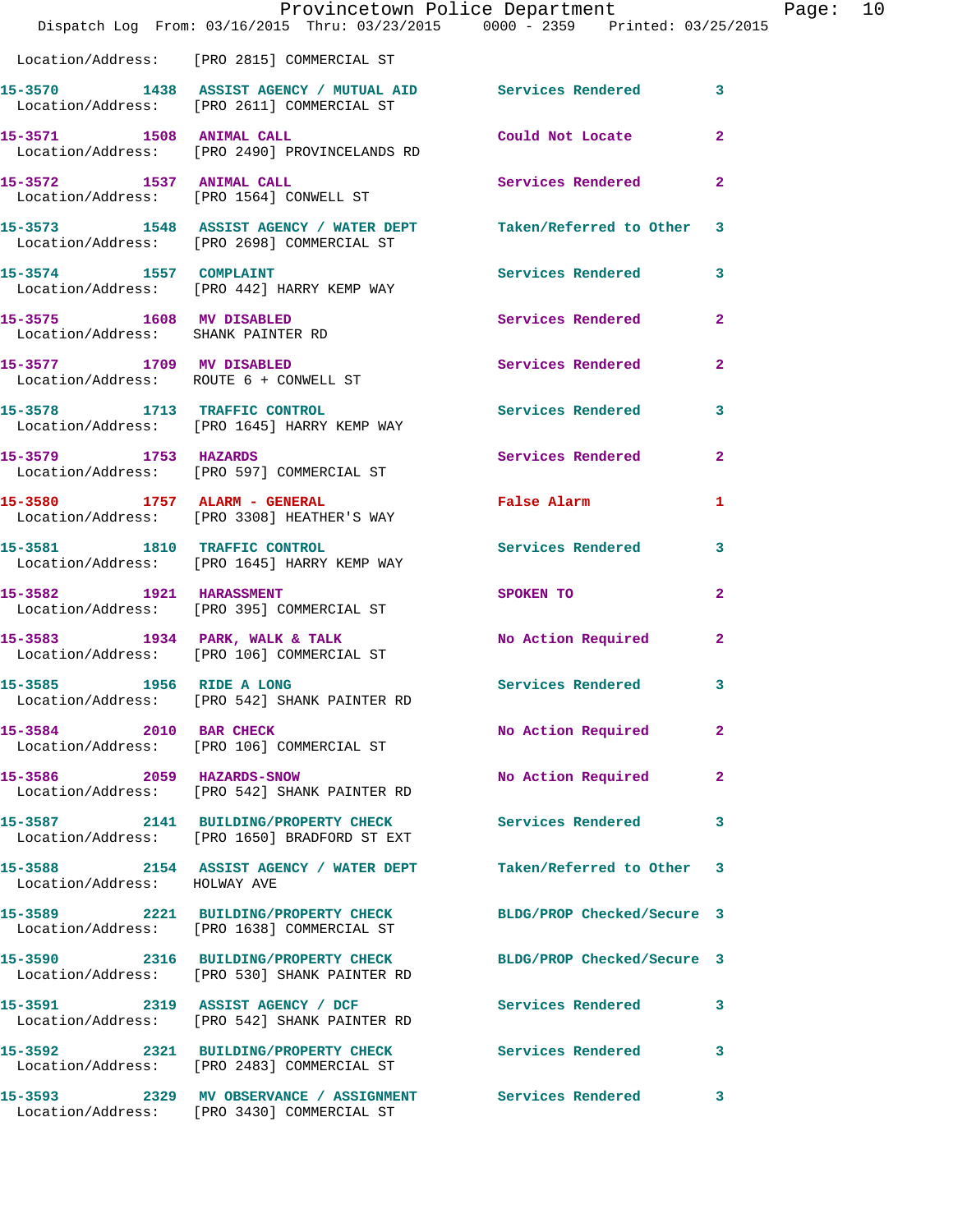| Saturday |
|----------|
|          |

|                                      | 15-3594 0000 BUILDING/PROPERTY CHECK Services Rendered<br>Location/Address: [PRO 2977] COMMERCIAL ST                 |                            | 3                   |
|--------------------------------------|----------------------------------------------------------------------------------------------------------------------|----------------------------|---------------------|
|                                      | 15-3595 0003 LOBBY TRAFFIC<br>Location/Address: [PRO 542] SHANK PAINTER RD                                           | <b>Services Rendered</b>   | $\overline{2}$<br>8 |
|                                      | 15-3596 0021 MV OBSERVANCE / ASSIGNMENT Services Rendered<br>Location/Address: [PRO 106] COMMERCIAL ST               |                            | 3                   |
|                                      | 15-3597 0022 MV OBSERVANCE / ASSIGNMENT Services Rendered<br>Location/Address: [PRO 3430] COMMERCIAL ST              |                            | 3                   |
|                                      | 15-3598 0027 BUILDING/PROPERTY CHECK BLDG/PROP Checked/Secure 3<br>Location/Address: [PRO 3259] MACMILLAN WHARF      |                            |                     |
|                                      | 15-3600 0050 MV OBSERVANCE / ASSIGNMENT No Action Required<br>Location/Address: BRADFORD ST + RYDER ST               |                            | 3                   |
|                                      | 15-3599 0054 MEDICAL EMERGENCY PATIENT REFUSAL<br>Location/Address: [PRO 1621] BRADFORD ST                           |                            | 1                   |
|                                      | 15-3601 0104 BUILDING/PROPERTY CHECK BLDG/PROP Checked/Secure 3<br>Location/Address: [PRO 440] HARRY KEMP WAY        |                            |                     |
| 15-3602 0112 MV STOP                 | Location/Address: BRADFORD ST + DYER ST                                                                              | <b>VERBAL WARNING</b>      | 3                   |
|                                      | 15-3604 0118 BUILDING/PROPERTY CHECK Services Rendered<br>Location/Address: [PRO 444] HIGH POLE HILL                 |                            | 3                   |
| Refer To Arrest: 15-40-AR            | 15-3603 0120 OUI ARREST<br>Location/Address: [PRO 2489] BRADFORD ST                                                  | Arrest(s) Made             | 3                   |
|                                      | 15-3605 0309 EVALUATION/TRANSPORT<br>Location/Address: [PRO 542] SHANK PAINTER RD                                    | Transported to Hospital 1  |                     |
|                                      | 15-3607 0414 BUILDING/PROPERTY CHECK<br>Location/Address: [PRO 545] SHANK PAINTER RD                                 | BLDG/PROP Checked/Secure 3 |                     |
|                                      | 15-3608 0513 BUILDING/PROPERTY CHECK Services Rendered<br>Location/Address: [PRO 433] RYDER ST EXT                   |                            | 3                   |
|                                      | 15-3609 0516 BUILDING/PROPERTY CHECK Services Rendered<br>Location/Address: [PRO 2977] COMMERCIAL ST                 |                            | 3                   |
|                                      | 15-3610 0549 BUILDING/PROPERTY CHECK<br>Location/Address: [PRO 447] JEROME SMITH RD                                  | BLDG/PROP Checked/Secure 3 |                     |
|                                      | 15-3611 0606 BUILDING/PROPERTY CHECK<br>Location/Address: [PRO 519] RACE POINT RD                                    | BLDG/PROP Checked/Secure 3 |                     |
| 15-3612 0651 PAINS/TRANSPORT         | Location/Address: [PRO 1563] CONWELL ST                                                                              | Transported to Hospital 1  |                     |
|                                      | 15-3614 0729 UNKNOWN MEDICAL/EVALUATION<br>Location/Address: [PRO 542] SHANK PAINTER RD<br>Refer To Arrest: 15-40-AR | <b>PATIENT REFUSAL</b>     | 1                   |
|                                      | 15-3615 0827 MV OBSERVANCE / ASSIGNMENT<br>Location/Address: SNAIL RD + COMMERCIAL ST                                | Services Rendered          | 3                   |
| Location/Address: [PRO 3287] ROUTE 6 | 15-3616 0833 BUILDING/PROPERTY CHECK                                                                                 | BLDG/PROP Checked/Secure 3 |                     |
| 15-3617 0904 FUNERAL ESCORT          | Location/Address: [PRO 1892] SHANK PAINTER RD                                                                        | Services Rendered          | 3                   |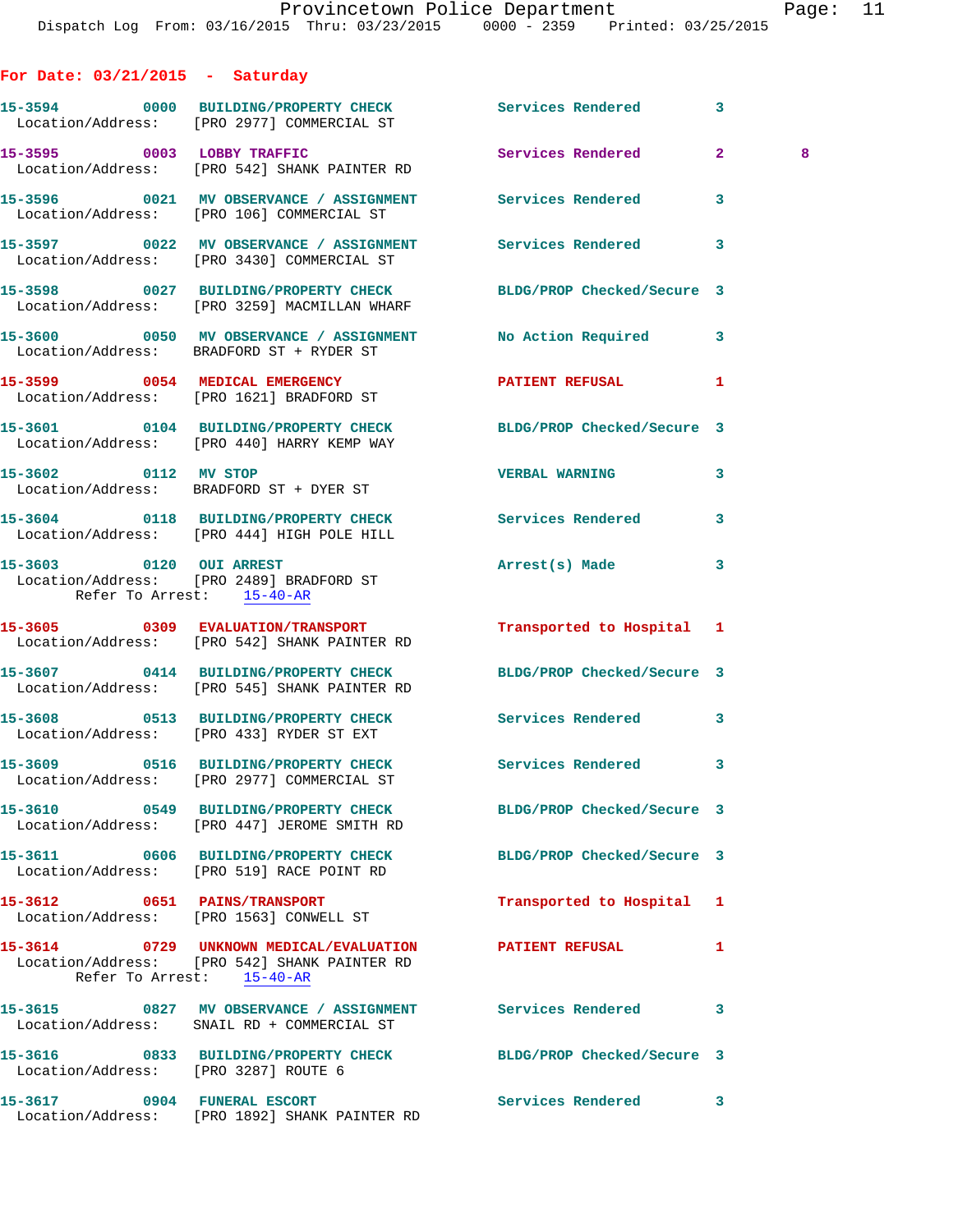|                                    | Provincetown Police Department<br>Dispatch Log From: 03/16/2015 Thru: 03/23/2015 0000 - 2359 Printed: 03/25/2015 |                                                                                                                                                                                                                               |              | Page: 12 |  |
|------------------------------------|------------------------------------------------------------------------------------------------------------------|-------------------------------------------------------------------------------------------------------------------------------------------------------------------------------------------------------------------------------|--------------|----------|--|
|                                    | 15-3618 1151 VERBAL INSPECTION/REGISTRATION VERBAL WARNING<br>Location/Address: PLEASANT ST + BRADFORD ST        |                                                                                                                                                                                                                               | 3            |          |  |
|                                    | 15-3619 1226 MV DISABLED Services Rendered 2<br>Location/Address: RYDER ST + STANDISH ST                         |                                                                                                                                                                                                                               |              |          |  |
|                                    | 15-3620 1316 AT SCHOOL<br>Location/Address: [PRO 569] WINSLOW ST                                                 | No Action Required 3                                                                                                                                                                                                          |              |          |  |
|                                    | 15-3621 1319 BUILDING/PROPERTY CHECK Could Not Locate 3<br>Location/Address: [PRO 571] ALDEN ST                  |                                                                                                                                                                                                                               |              |          |  |
|                                    | 15-3622 1349 BUILDING/PROPERTY CHECK BLDG/PROP Checked/Secure 3<br>Location/Address: [PRO 571] ALDEN ST          |                                                                                                                                                                                                                               |              |          |  |
|                                    | 15-3623 1409 BUILDING/PROPERTY CHECK BLDG/PROP Checked/Secure 3<br>Location/Address: [PRO 3317] CEMETERY RD      |                                                                                                                                                                                                                               |              | 1        |  |
| Location/Address: ROUTE 6          | 15-3625 1411 MV OBSERVANCE / ASSIGNMENT No Action Required 3                                                     |                                                                                                                                                                                                                               |              |          |  |
|                                    | 15-3624 1415 911 CALL TRANSFER Taken/Referred to Other 1<br>Location/Address: [PRO 542] SHANK PAINTER RD         |                                                                                                                                                                                                                               |              |          |  |
| Location/Address: SHANK PAINTER RD | 15-3626 1549 MV OBSERVANCE / ASSIGNMENT No Action Required 3                                                     |                                                                                                                                                                                                                               |              |          |  |
|                                    | 15-3627 1612 COMPLAINT 15-3627 1612 2001 1612<br>Location: [NPS] 200' FROM WOOD END LIGHT HOUSE                  |                                                                                                                                                                                                                               |              |          |  |
|                                    | 15-3628 1647 LANDLORD/TENANT<br>Location/Address: [PRO 711] BRADFORD ST                                          | SPOKEN TO THE STATE OF THE STATE OF THE STATE OF THE STATE OF THE STATE OF THE STATE OF THE STATE OF THE STATE OF THE STATE OF THE STATE OF THE STATE OF THE STATE OF THE STATE OF THE STATE OF THE STATE OF THE STATE OF THE | $\mathbf{2}$ |          |  |
|                                    | 15-3629 1710 MEDICAL EMERGENCY<br>Location/Address: [PRO 440] HARRY KEMP WAY                                     | Transported to Hospital 1                                                                                                                                                                                                     |              |          |  |
|                                    | 15-3631 1857 PARK, WALK & TALK 1999 No Action Required 2<br>Location/Address: [PRO 106] COMMERCIAL ST            |                                                                                                                                                                                                                               |              |          |  |
|                                    | 15-3632 2123 BUILDING/PROPERTY CHECK BLDG/PROP Checked/Secure 3<br>Location/Address: [PRO 519] RACE POINT RD     |                                                                                                                                                                                                                               |              |          |  |
|                                    | 15-3633 2143 BUILDING/PROPERTY CHECK<br>Location/Address: [PRO 2543] MACMILLAN WHARF                             | BLDG/PROP Checked/Secure 3                                                                                                                                                                                                    |              |          |  |
|                                    | 15-3634 2200 BUILDING/PROPERTY CHECK<br>Location/Address: [PRO 519] RACE POINT RD                                | BLDG/PROP Checked/Secure 3                                                                                                                                                                                                    |              |          |  |
| Location: CENTER ROAM              | 15-3635 2330 PARK, WALK & TALK                                                                                   | No Action Required 2                                                                                                                                                                                                          |              |          |  |
| For Date: 03/22/2015 - Sunday      |                                                                                                                  |                                                                                                                                                                                                                               |              |          |  |
| 15-3636                            | 0002 LOBBY TRAFFIC<br>Logation (Address: [DDO E49] CUANIZ DAINTED DD                                             | Services Rendered                                                                                                                                                                                                             | $\mathbf{2}$ | 11       |  |

|         | Location/Address:         | [PRO 542] SHANK PAINTER RD                             |                            |              |
|---------|---------------------------|--------------------------------------------------------|----------------------------|--------------|
| 15-3637 | 0009<br>Location/Address: | <b>BAR CHECK</b><br>[PRO 3443] COMMERCIAL ST           | No Action Required         | $\mathbf{2}$ |
| 15-3638 | 0010<br>Location/Address: | <b>BAR CHECK</b><br>[PRO 399] COMMERCIAL ST            | No Action Required         | $\mathbf{2}$ |
| 15-3639 | 0048<br>Location/Address: | <b>BUILDING/PROPERTY CHECK</b><br>[PRO 569] WINSLOW ST | BLDG/PROP Checked/Secure 3 |              |
| 15-3640 | 0121<br>Location:         | ASSIST AGENCY / TPD<br>FPRO 36721 TOWN LINE            | Services Rendered          | 3            |
| 15-3641 | 0125<br>Location:         | MEDICAL EMERGENCY<br>FPRO 36721 TOWN LINE              | Transported to Hospital 1  |              |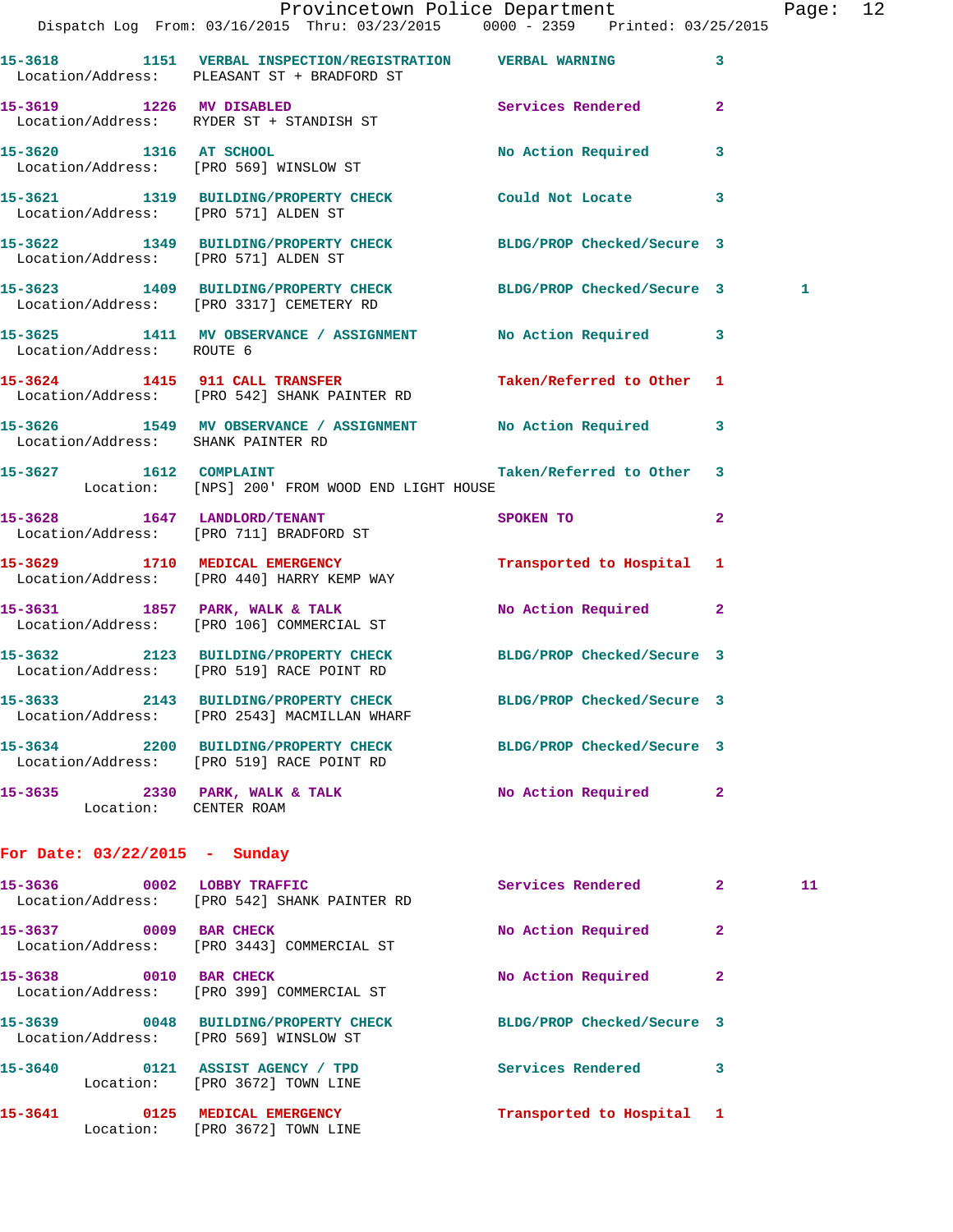|                                                                         | 15-3642 0342 MEDICAL EMERGENCY<br>Location/Address: [PRO 781] CAPTAIN BERTIES WAY                      | <b>Services Rendered</b> 1 |                         |
|-------------------------------------------------------------------------|--------------------------------------------------------------------------------------------------------|----------------------------|-------------------------|
|                                                                         | 15-3643 0354 BUILDING/PROPERTY CHECK<br>Location/Address: [PRO 1778] SHANK PAINTER RD                  | BLDG/PROP Checked/Secure 3 |                         |
|                                                                         | 15-3644 0539 ASSIST AGENCY / MUTUAL AID Services Rendered<br>Location/Address: [PRO 106] COMMERCIAL ST |                            | $\overline{\mathbf{3}}$ |
|                                                                         | 15-3645 0600 BUILDING/PROPERTY CHECK<br>Location/Address: [PRO 3259] MACMILLAN WHARF                   | Services Rendered 3        |                         |
|                                                                         | 15-3646 0800 BUILDING/PROPERTY CHECK<br>Location/Address: [PRO 3259] MACMILLAN WHARF                   | BLDG/PROP Checked/Secure 3 |                         |
| 15-3647 0816 MEDICAL EMERGENCY<br>Location/Address: [PRO 970] KINGS WAY |                                                                                                        | Transported to Hospital 1  |                         |
|                                                                         | 15-3648 0824 PROPERTY DAMAGE<br>Location/Address: [PRO 882] FRITZ'S WAY                                | Services Rendered          | 3                       |
| Location/Address: [PRO 3440] ROUTE 6                                    | 15-3650 0929 MV OBSERVANCE / ASSIGNMENT Services Rendered                                              |                            | $\mathbf{3}$            |
|                                                                         | 15-3651 0936 MEDICAL EMERGENCY<br>Location/Address: [PRO 3670] SHANK PAINTER RD                        | Transported to Hospital 1  |                         |
| 15-3653 0957 MV STOP<br>Location/Address: MEADOW RD                     |                                                                                                        | <b>VERBAL WARNING</b>      | 3                       |
|                                                                         | 15-3654 1006 MV OBSERVANCE / ASSIGNMENT<br>Location/Address: [PRO 106] COMMERCIAL ST                   | No Action Required 3       |                         |
|                                                                         | 15-3656 1058 BUILDING/PROPERTY CHECK<br>Location/Address: [PRO 1776] PLEASANT ST                       | BLDG/PROP Checked/Secure 3 |                         |
|                                                                         | 15-3655 1100 BUILDING/PROPERTY CHECK<br>Location/Address: [PRO 447] JEROME SMITH RD                    | BLDG/PROP Checked/Secure 3 |                         |
|                                                                         | 15-3657 1104 MV OBSERVANCE / ASSIGNMENT<br>Location/Address: [PRO 447] JEROME SMITH RD                 | No Action Required         | 3                       |
| 15-3658 1138 PARK, WALK & TALK                                          | Location/Address: [PRO 3296] SHANK PAINTER RD                                                          | Services Rendered          | $\overline{2}$          |
|                                                                         | 15-3659 1240 PARK, WALK & TALK<br>Location/Address: [PRO 3259] MACMILLAN WHARF                         | Services Rendered          | $\mathbf{2}^-$          |
| 15-3660 1300 RIDE ALONG                                                 | Location/Address: [PRO 542] SHANK PAINTER RD                                                           | <b>Services Rendered</b>   | 3                       |
| 15-3661 1306 STAFF AT SCHOOL                                            |                                                                                                        | Services Rendered          | $\mathbf{3}$            |
| 15-3662 1314 911 GENERAL                                                | Location/Address: [PRO 2752] WASHINGTON AVE                                                            | <b>Services Rendered</b>   | 1                       |
| 15-3663 1316 ASSIST CITIZEN                                             | Location/Address: [PRO 542] SHANK PAINTER RD                                                           | <b>Services Rendered</b>   | $\overline{\mathbf{3}}$ |
| Location/Address: [PRO 2521] ROUTE 6                                    | 15-3664 1340 MV OBSERVANCE / ASSIGNMENT Services Rendered                                              |                            | 3                       |
| 15-3665 1347 MV STOP                                                    | Location/Address: [PRO 3672] ROUTE 6 + SNAIL RD                                                        | <b>VERBAL WARNING</b>      | 3                       |
|                                                                         | 15-3666 1403 BUILDING/PROPERTY CHECK<br>Location/Address: [PRO 519] RACE POINT RD                      | BLDG/PROP Checked/Secure 3 |                         |
|                                                                         |                                                                                                        | $\sim$ $\sim$ $\sim$ 3     |                         |

Location/Address: [TRU] SHORE RD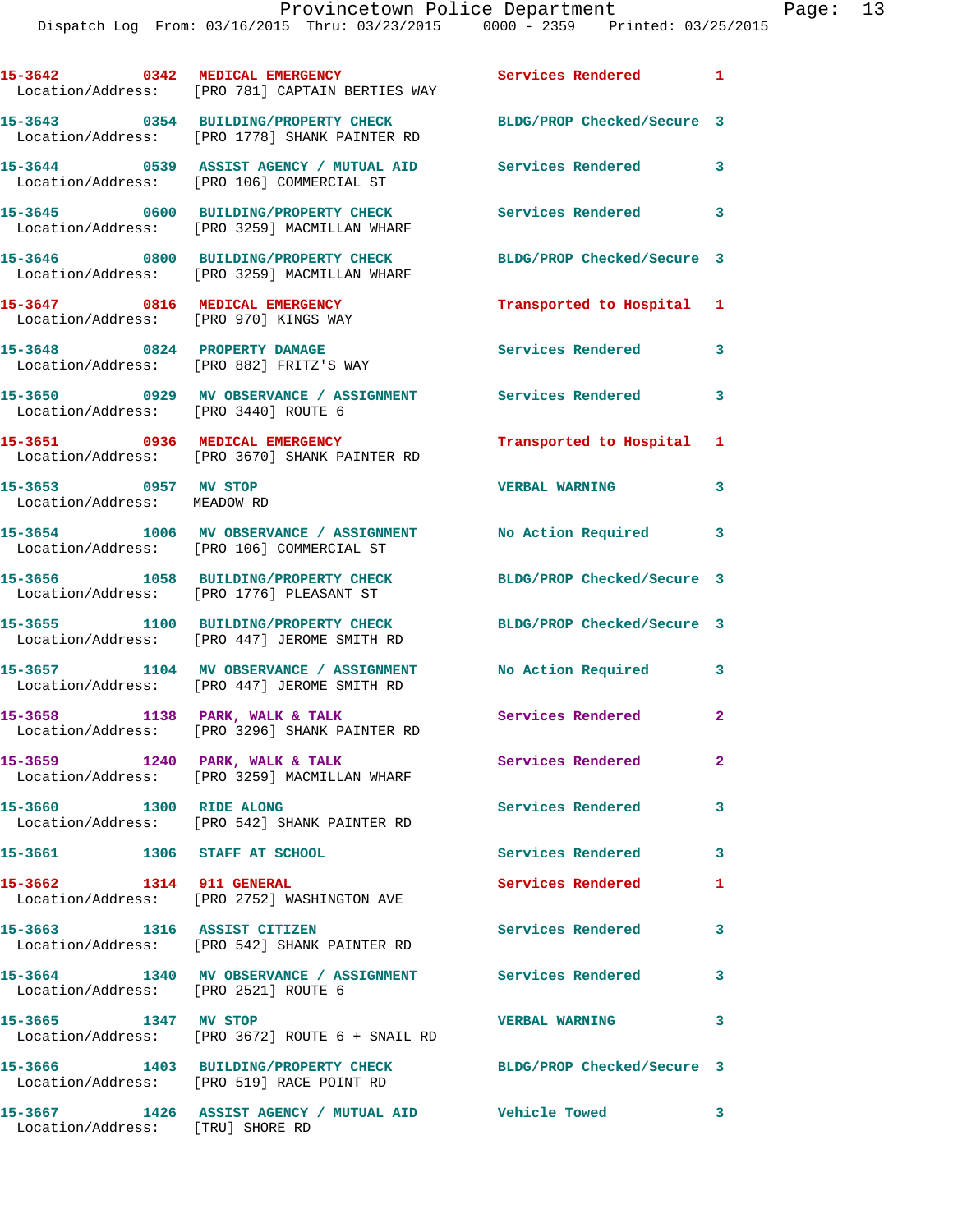|                                       | Dispatch Log From: 03/16/2015 Thru: 03/23/2015 0000 - 2359 Printed: 03/25/2015                                |                            |              |    |
|---------------------------------------|---------------------------------------------------------------------------------------------------------------|----------------------------|--------------|----|
|                                       | 15-3668 1633 BUILDING/PROPERTY CHECK<br>Location/Address: [PRO 175] COMMERCIAL ST                             | BLDG/PROP Checked/Secure 3 |              |    |
|                                       | 15-3669 1638 TAXI INSPECTION<br>Location/Address: [PRO 3670] SHANK PAINTER RD                                 | No Action Required 2       |              |    |
|                                       | 15-3670 1725 BUILDING/PROPERTY CHECK BLDG/PROP Checked/Secure 3<br>Location/Address: [PRO 105] COMMERCIAL ST  |                            |              |    |
|                                       | 15-3671 2101 MEDICAL EMERGENCY<br>Location/Address: [PRO 1244] RACE POINT RD                                  | PATIENT REFUSAL            | 1            |    |
|                                       | 15-3672 2141 SUSPICIOUS M/V<br>Location/Address: [PRO 379] COMMERCIAL ST                                      | No Action Required 2       |              |    |
| Location/Address: [PRO 1048] PEARL ST | 15-3673 2236 MEDICAL EMERGENCY                                                                                | Transported to Hospital 1  |              |    |
|                                       | 15-3675 2344 BUILDING/PROPERTY CHECK BLDG/PROP Checked/Secure 3<br>Location/Address: [PRO 1646] WINSLOW ST    |                            |              |    |
|                                       | 15-3676 2351 MV COMPLAINT<br>Location/Address: COMMERCIAL ST + CONWAY ST                                      | SPOKEN TO                  | $\mathbf{2}$ |    |
| For Date: $03/23/2015$ - Monday       |                                                                                                               |                            |              |    |
|                                       | 15-3677 0001 LOBBY TRAFFIC<br>Location/Address: [PRO 542] SHANK PAINTER RD                                    | Services Rendered 2        |              | 24 |
|                                       | 15-3678 0022 BUILDING/PROPERTY CHECK Services Rendered<br>Location/Address: [PRO 75] CAPTAIN BERTIE RD        |                            | 3            |    |
|                                       | 15-3680 6035 MV OBSERVANCE / ASSIGNMENT Services Rendered<br>Location/Address: BRADFORD ST + STANDISH ST      |                            | 3            |    |
|                                       | 15-3679 0036 BUILDING/PROPERTY CHECK<br>Location/Address: [PRO 440] HARRY KEMP WAY                            | BLDG/PROP Checked/Secure 3 |              |    |
|                                       | 15-3681 0046 MV OBSERVANCE / ASSIGNMENT Services Rendered 3<br>Location/Address: BRADFORD ST + HOWLAND ST     |                            |              |    |
| 15-3682 0056 MV STOP                  | Location/Address: [PRO 433] RYDER ST EXT                                                                      | <b>VERBAL WARNING</b>      | 3            |    |
|                                       | Location/Address: [PRO 1566] CONWELL ST                                                                       |                            | 3            |    |
|                                       | 15-3684 0119 BUILDING/PROPERTY CHECK<br>Location/Address: [PRO 444] HIGH POLE HILL                            | BLDG/PROP Checked/Secure 3 |              |    |
|                                       | 15-3685 0159 BUILDING/PROPERTY CHECK BLDG/PROP Checked/Secure 3<br>Location/Address: [PRO 1989] COMMERCIAL ST |                            |              |    |
|                                       | $15-3687$ 0422 PARK, WALK & TALK<br>Location/Address: [PRO 539] SHANK PAINTER RD                              | Services Rendered          | 2            |    |
|                                       | 15-3686 0459 BUILDING/PROPERTY CHECK<br>Location/Address: [PRO 1778] SHANK PAINTER RD                         | BLDG/PROP Checked/Secure 3 |              |    |
|                                       | 15-3688 0510 BUILDING/PROPERTY CHECK<br>Location/Address: [PRO 447] JEROME SMITH RD                           | BLDG/PROP Checked/Secure 3 |              |    |
| Location/Address: [PRO 521] ROUTE 6   |                                                                                                               |                            | 3            |    |
|                                       |                                                                                                               |                            | $\mathbf{3}$ |    |

**15-3691 0554 MV STOP VERBAL WARNING 3** 

Location/Address: SNAIL RD + COMMERCIAL ST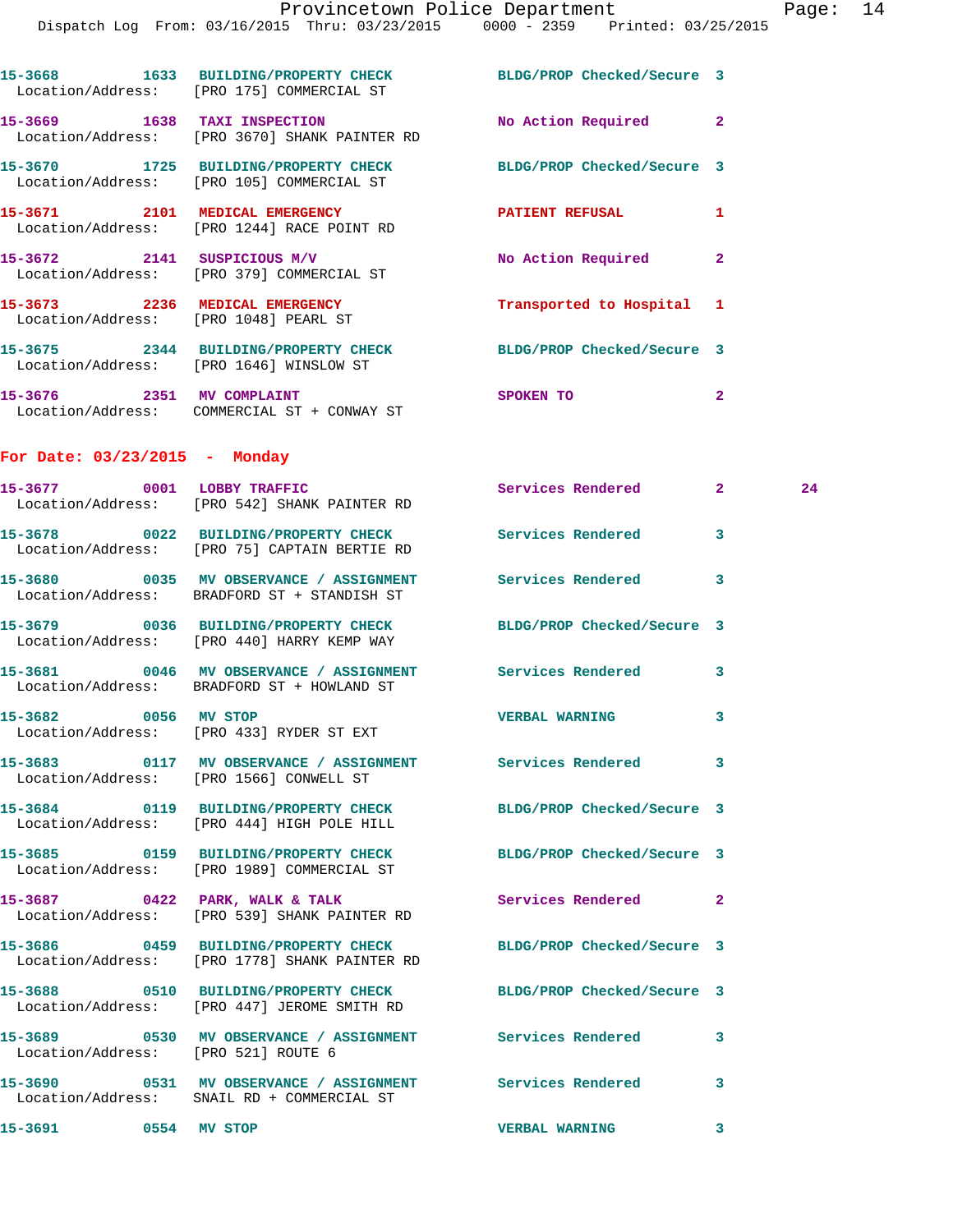|                                                   | Provincetown Police Department The Rage: 15<br>Dispatch Log From: 03/16/2015 Thru: 03/23/2015 0000 - 2359 Printed: 03/25/2015 |                                                                                                               |              |              |  |
|---------------------------------------------------|-------------------------------------------------------------------------------------------------------------------------------|---------------------------------------------------------------------------------------------------------------|--------------|--------------|--|
|                                                   | Location/Address: [PRO 1930] BRADFORD ST                                                                                      |                                                                                                               |              |              |  |
|                                                   | 15-3692 0729 MEDICAL EMERGENCY Services Rendered 1<br>Location/Address: [PRO 542] SHANK PAINTER RD                            |                                                                                                               |              |              |  |
|                                                   | 15-3695 0920 BUILDING/PROPERTY CHECK Services Rendered 3<br>Location/Address: [PRO 3430] COMMERCIAL ST                        |                                                                                                               |              |              |  |
|                                                   | 15-3696 0926 MV STOP<br>Location/Address: [PRO 3456] RYDER ST EXT                                                             | <b>VERBAL WARNING</b>                                                                                         | 3            |              |  |
|                                                   | 15-3697 1054 FINGERPRINTS<br>Location/Address: [PRO 542] SHANK PAINTER RD                                                     | Services Rendered 3                                                                                           |              |              |  |
|                                                   | 15-3698 1055 BY-LAW VIOLATION<br>Location/Address: [PRO 595] BRADFORD ST                                                      | SPOKEN TO AND TO A STATE OF THE STATE OF THE STATE OF THE STATE OF THE STATE OF THE STATE OF THE STATE OF THE | $\mathbf{2}$ |              |  |
|                                                   | 15-3699 1118 MEDICAL EMERGENCY PATIENT REFUSAL<br>Location/Address: [PRO 2650] RACE POINT RD                                  |                                                                                                               | 1            |              |  |
|                                                   | 15-3700 1219 PARK, WALK & TALK Services Rendered 2<br>Location/Address: COMMERCIAL ST                                         |                                                                                                               |              |              |  |
|                                                   | 15-3701 1240 MV STOP 120 200 VERBAL WARNING<br>Location/Address: COMMERCIAL ST + ARCH ST                                      |                                                                                                               | 3            |              |  |
|                                                   | 15-3702 1301 MV OBSERVANCE / ASSIGNMENT No Action Required 3<br>Location/Address: [PRO 447] JEROME SMITH RD                   |                                                                                                               |              |              |  |
| Location/Address: SHANK PAINTER RD                | 15-3703 1329 MV OBSERVANCE / ASSIGNMENT Services Rendered                                                                     |                                                                                                               | $\mathbf{3}$ |              |  |
|                                                   | 15-3704 1353 MEDICAL EMERGENCY 1 PATIENT REFUSAL 1<br>Location/Address: [PRO 175] COMMERCIAL ST                               |                                                                                                               |              | $\mathbf{2}$ |  |
|                                                   | 15-3705 1533 LARCENY / FORGERY / FRAUD SPOKEN TO<br>Location/Address: [PRO 542] SHANK PAINTER RD                              |                                                                                                               | $\mathbf{2}$ |              |  |
|                                                   | 15-3707 1621 FOLLOW UP<br>Location/Address: [PRO 595] BRADFORD ST                                                             | No Action Required 2                                                                                          |              |              |  |
| Location/Address: COMMERCIAL ST                   | 15-3708 1652 PARK, WALK & TALK 1999 Services Rendered 2                                                                       |                                                                                                               |              |              |  |
|                                                   | 15-3709 1709 MEDICAL EMERGENCY<br>Location/Address: [PRO 3222] ALDEN ST                                                       | Transported to Hospital 1                                                                                     |              |              |  |
|                                                   | 15-3710 1718 BUILDING/PROPERTY CHECK BLDG/PROP Checked/Secure 3<br>Location/Address: [PRO 1638] COMMERCIAL ST                 |                                                                                                               |              |              |  |
|                                                   | 15-3712 1746 MV OBSERVANCE / ASSIGNMENT No Action Required 3<br>Location/Address: HOWLAND ST + BRADFORD ST                    |                                                                                                               |              |              |  |
|                                                   | 15-3713 1750 LOST GLASSES<br>Location/Address: [PRO 3004] BRADFORD ST                                                         | Services Rendered 3                                                                                           |              |              |  |
|                                                   | 15-3714 1758 MV STOP<br>Location: SURF SIDE/BRADDFORD ST SIDE                                                                 | <b>VERBAL WARNING</b>                                                                                         | 3            |              |  |
| Location/Address: [PRO 3440] ROUTE 6              | 15-3715 1811 MV OBSERVANCE / ASSIGNMENT No Action Required                                                                    |                                                                                                               | 3            |              |  |
| 15-3716 1835 MV STOP<br>Location: 361 BRADFORD ST |                                                                                                                               | VERBAL WARNING 3                                                                                              |              |              |  |
|                                                   | 15-3717 2056 BUILDING/PROPERTY CHECK BLDG/PROP Checked/Secure 3<br>Location/Address: [PRO 175] COMMERCIAL ST                  |                                                                                                               |              |              |  |
|                                                   | 15-3718 2141 ALARM - GENERAL<br>Location/Address: [PRO 1180] COMMERCIAL ST                                                    | False Alarm 1                                                                                                 |              |              |  |